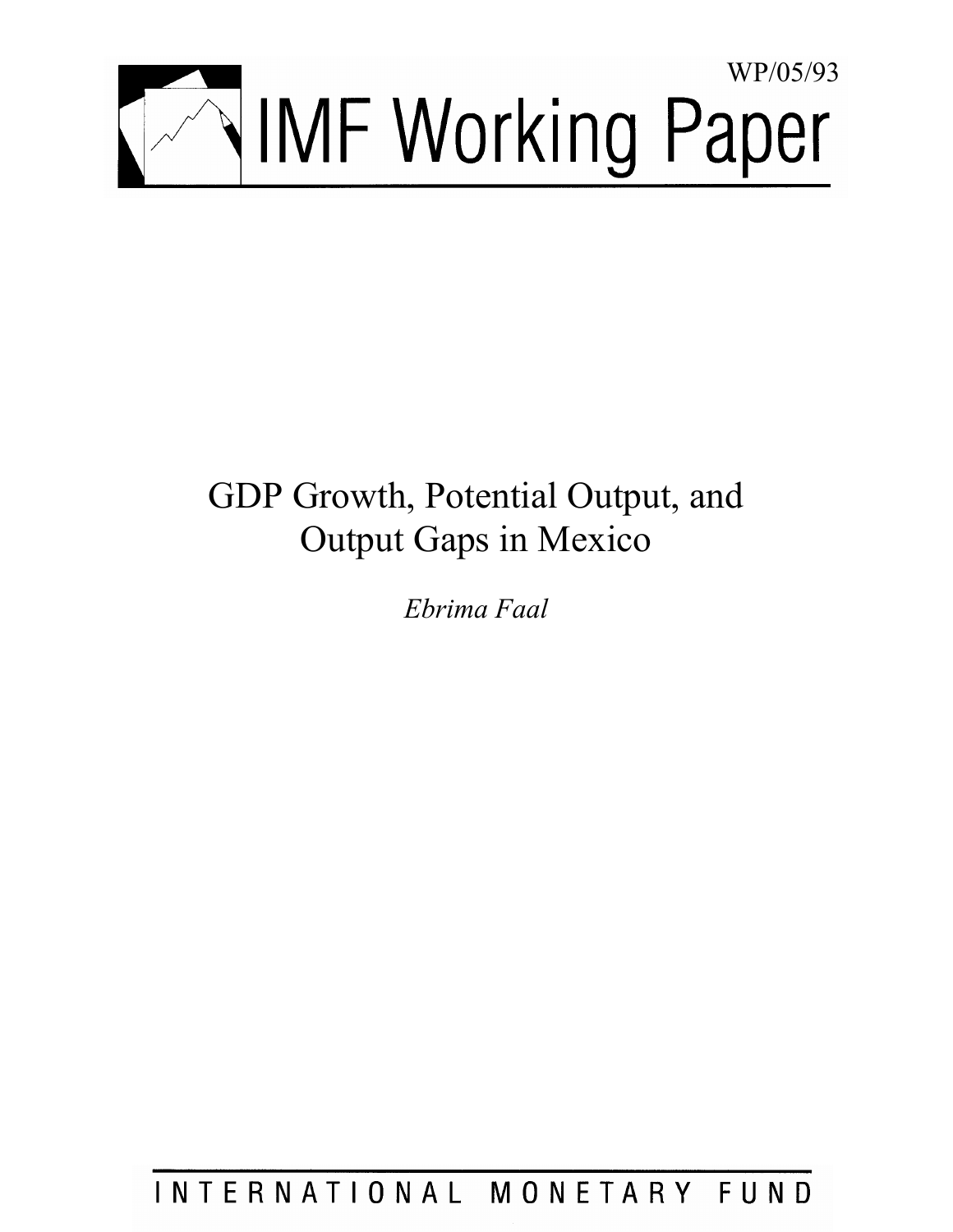© 2005 International Monetary Fund WP/05/93

## **IMF Working Paper**

## Western Hemisphere Department

# **GDP Growth, Potential Output, and Output Gaps in Mexico**

Prepared by Ebrima Faal<sup>1</sup>

Authorized for distribution by Caroline Atkinson

May 2005

## **Abstract**

**This Working Paper should not be reported as representing the views of the IMF.** The views expressed in this Working Paper are those of the author(s) and do not necessarily represent those of the IMF or IMF policy. Working Papers describe research in progress by the author(s) and are published to elicit comments and to further debate.

This paper analyzes the sources of Mexico's economic growth since the 1960s and compares various decompositions of historical growth into its trend and cyclical components. The role of the implied output gaps in the inflationary process is then assessed. Looking ahead, the paper presents medium-term paths for GDP based on alternative assumptions for productivity growth rates. The results indicate that the most important factor underlying the slowdown in output growth was a decline in trend total factor productivity growth. Economic policy reforms and the introduction of NAFTA may have raised trend productivity growth in recent years. Further increases in productivity growth would appear necessary, however, to raise medium-term growth.

JEL Classification Numbers: E25, E31, E32, E37

Keywords: GDP growth, potential output, output gap, inflation, Mexico

Author(s) E-Mail Address: efaal@imf.org

<sup>1</sup> Comments by Guy Meredith, Caroline Atkinson, and other colleagues on earlier versions of the paper are gratefully acknowledged. Bruce Culmer provided excellent research assistance.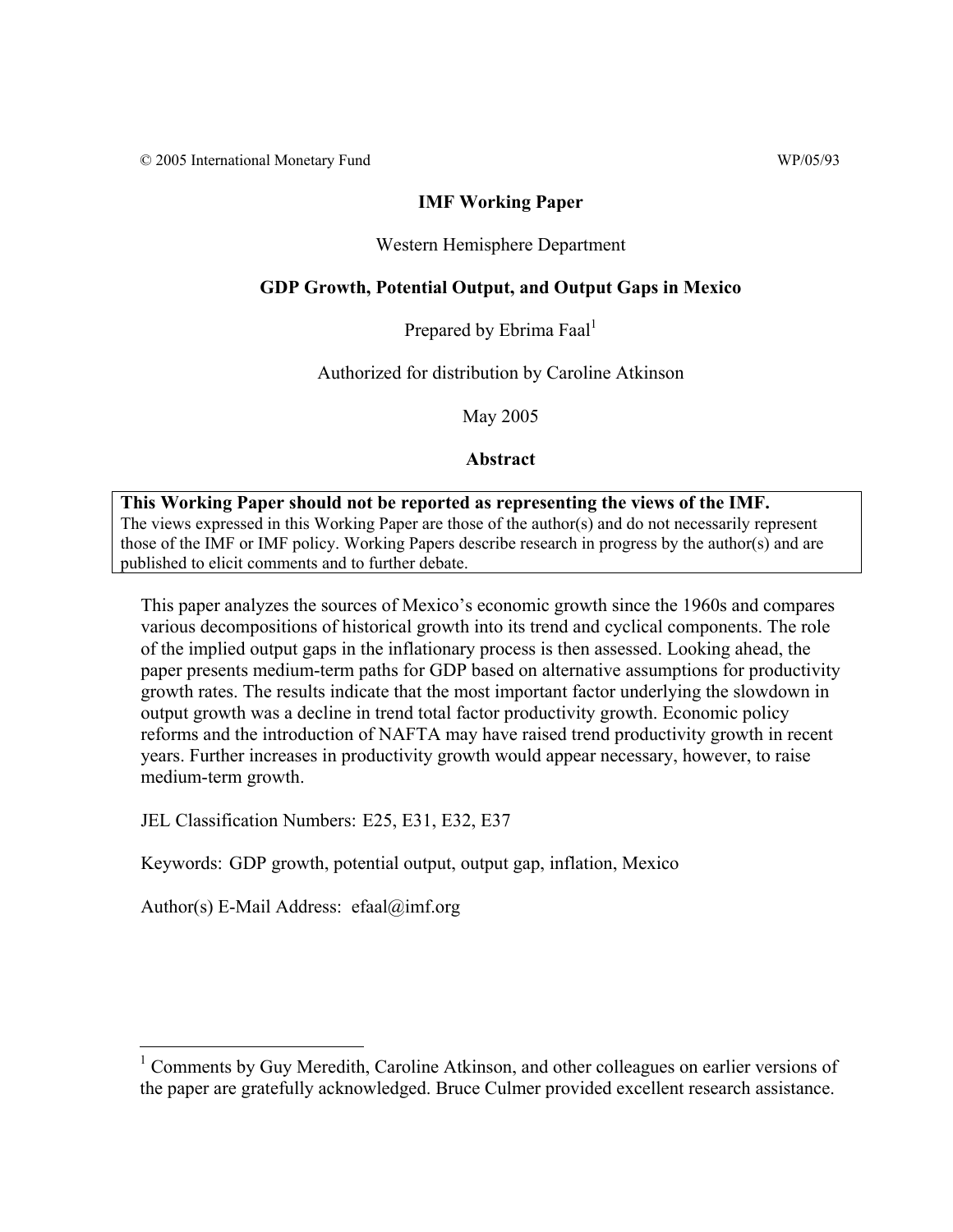| Contents |
|----------|
|----------|

| $I_{\cdot}$    |                                                                              |  |
|----------------|------------------------------------------------------------------------------|--|
| II.            |                                                                              |  |
|                |                                                                              |  |
|                |                                                                              |  |
| III.           |                                                                              |  |
| IV.            |                                                                              |  |
|                |                                                                              |  |
| V.             |                                                                              |  |
|                |                                                                              |  |
|                |                                                                              |  |
|                |                                                                              |  |
| VI.            |                                                                              |  |
|                |                                                                              |  |
|                |                                                                              |  |
| VII.           |                                                                              |  |
| VIII.          |                                                                              |  |
| Figures        |                                                                              |  |
| 1.             |                                                                              |  |
| 2.             |                                                                              |  |
| 3 <sub>1</sub> |                                                                              |  |
| 4.             | Structural Reform Indices for Selected Latin American Countries, 1985–199913 |  |
| 5.             |                                                                              |  |
| 6.             | Mexico: HP and UC Estimates of Trend Output Growth, 1983-200321              |  |
| 7.             |                                                                              |  |
|                |                                                                              |  |
| Tables<br>1.   | Mexico: Share of Main Expenditure Categories in GDP, Selected Year,          |  |
|                |                                                                              |  |
| 2.             |                                                                              |  |
| 3.             |                                                                              |  |
| 4.             | GDP: Estimates of the Restricted Unobserved Components Model 17              |  |
| 5.             | TFP: Estimates of the Restricted Unobserved Components Model17               |  |
| 6.             | Mexico: Comparison with Results from IMF Country Report No. 01/19119         |  |
| 7.             |                                                                              |  |
| 8.             |                                                                              |  |
| 9.             | Mexico: Estimation Results for Inflation in Mexico, 1998:09-2004:0525        |  |
| 10.            | Mexico: Alternative Medium-Term Growth Projections, 2005-09 26               |  |
|                |                                                                              |  |
|                |                                                                              |  |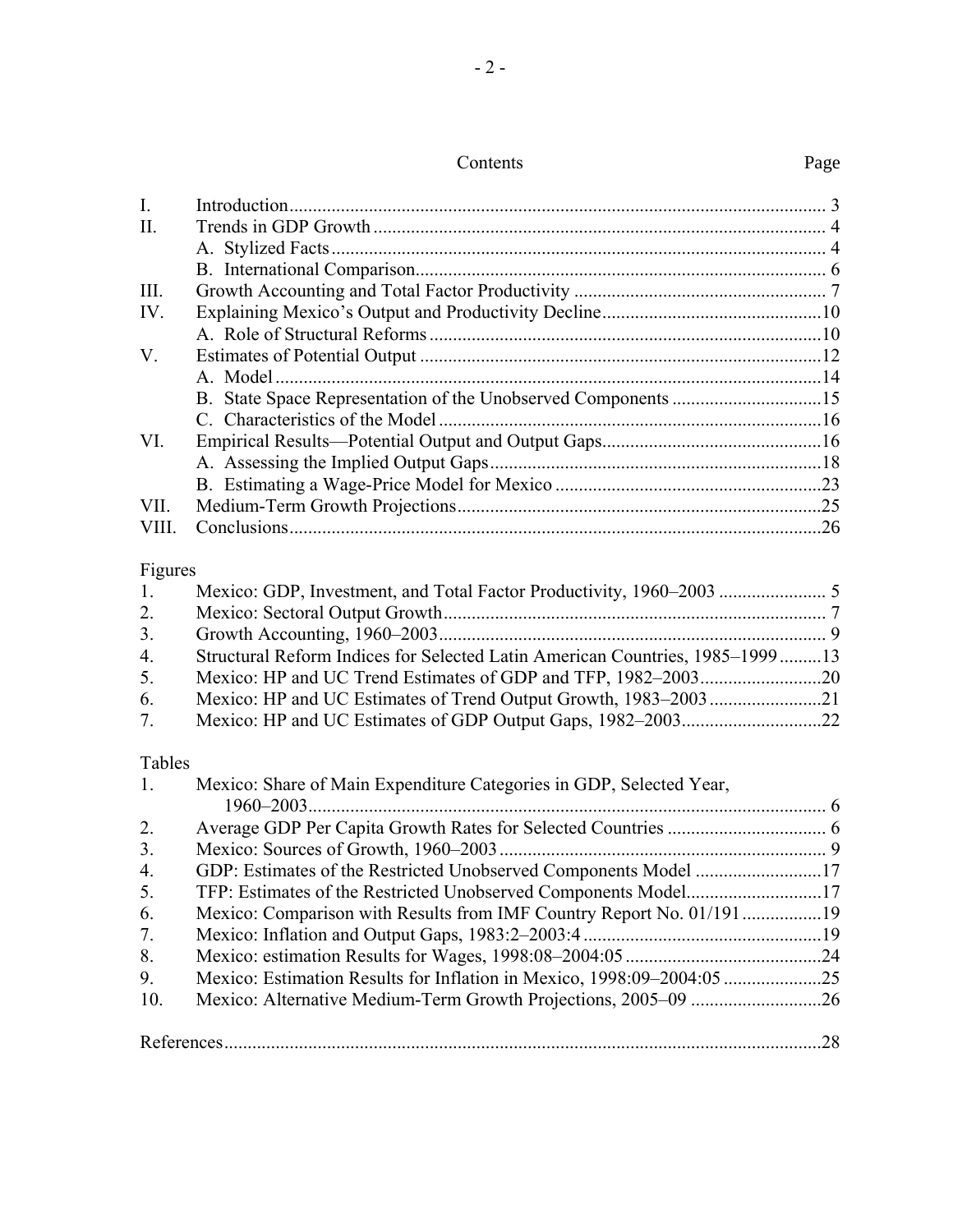#### **I. INTRODUCTION**

Mexico has experienced sharply different growth episodes since 1960. GDP increased at an average annual rate of  $6\frac{1}{2}$  percent during 1960–79, but growth fell to  $2\frac{1}{2}$  percent a year during 1980–2003. More recently, annual GDP growth averaged more than 5 percent from 1996 to 2000, but dropped to less than 1 percent during 2001–03 (growth recovered to 4.4 percent in 2004, outside the period covered by the paper). The shifts in growth performance raise questions about the factors underlying historical GDP growth in Mexico and the implications looking ahead.

This paper reviews Mexico's historical economic growth through 2003, constructs potential output and the implied output gaps, estimates a wage-price model of inflation, and then discusses Mexico's medium-term growth prospects. More specifically, the paper:

- Reviews trends in GDP growth and compares them with the experience of other Latin American, NAFTA, and Asian countries. An aggregate production function is then used to analyze the sources of past growth (using annual data for 1960–2003) and estimate total factor productivity growth in different periods.
- Decomposes growth into its cyclical and trend components using an unobserved components model and quarterly data from 1980:1–2003:4. Estimates of potential output and the implied output gaps are generated.
- Tests the plausibility of the derived estimates of the output gaps in a reduced-form markup model of inflation and then uses the preferred measure to reestimate the staff's model of wage-price dynamics.
- Analyzes Mexico's medium-term growth prospects in terms of the TFP growth and the investment rates that would be needed to generate alternative growth projections.

The analysis shows that swings in growth are mostly accounted for by changes in the contribution of total factor productivity (TFP), as opposed to factor inputs. Various techniques, including univariate and structural methods are used to decompose output into its trend and cyclical components. All measures indicate that underlying TFP growth turned negative after 1980. Some pick-up starting in the mid-1990s can be attributed to NAFTA and other structural reforms. The preferred measure of the output gap has a significant effect on inflation in both the reduced form and the structural models. Looking ahead, three scenarios are considered based on different TFP assumptions. Assuming some fading of the effects of NAFTA and structural reforms, but still positive TFP growth, real GDP would grow at slightly over 3 percent a year over the medium term. If, in contrast, TFP reverted to the post-1980s experience, annual growth would fall to just over 2 percent, while an acceleration in TFP growth (spurred, for example, by recent financial reforms) could allow GDP to grow by about 4½ percent a year.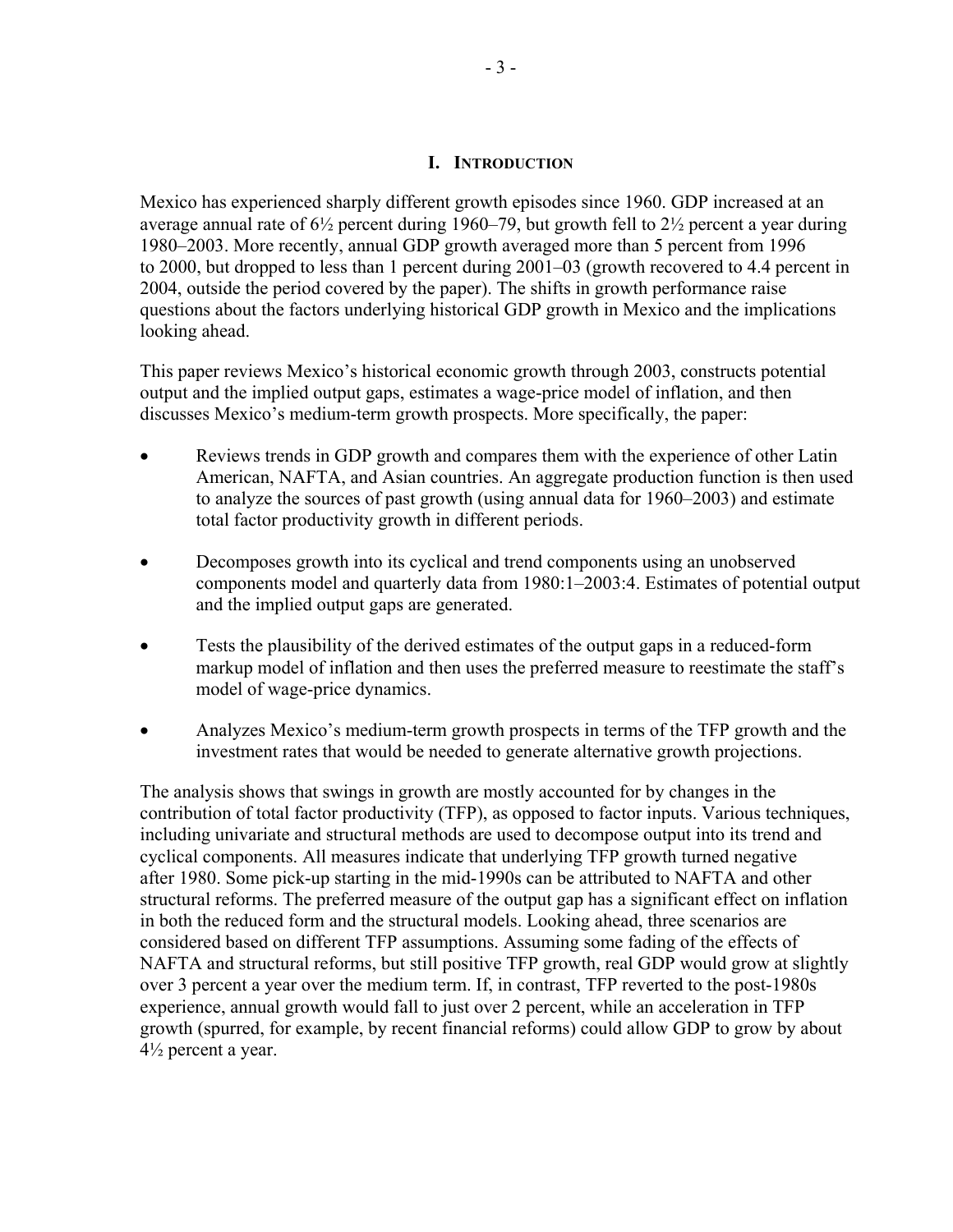#### **II. TRENDS IN GDP GROWTH**

#### **A. Stylized facts**

Between 1960 and 1980, the Mexican economy grew at an average annual rate of over 6½ percent, resulting in significant improvements in GDP per capita and living standards. Although economic policies during this period reflected an inward-looking bias and were dominated by a strategy of import substitution, the pursuit of generally sound fiscal policies through the early 1970s, and an absence of significant external shocks, allowed the economy to grow strongly. Economic growth began to slow in the mid-1970s due to the first oil price shock and a slowdown in overall productivity growth, but recovered later in the decade as public expenditure on infrastructure in the energy sector boosted aggregate demand.<sup>2</sup> By 1980, various macroeconomic imbalances that had been building since the mid-1970s led to an external debt crisis and sharp declines in GDP growth. Real GDP grew by less than 1 percent in 1980–87, while GDP per capita declined sharply and total factor productivity growth turned negative.

Mexico recovered from the debt crisis and implemented extensive economic and structural reforms in the latter part of the 1980s. These included reforms to the tax system, liberalization of the trade regime, privatization of public entities, and establishment of full convertibility of the peso. Nevertheless, Mexico did not resume the growth performance of earlier decades. Growth averaged  $3\frac{3}{4}$  percent during 1990–94, but output declined by  $6\frac{1}{2}$  percent in 1995, when Mexico was hit with another financial crisis. While the economy was more resilient and bounced back quickly, growth averaged only 3½ percent during 1996–2003, well below the 6½ percent rate reached during the 1960–80 period. Figure 1 illustrates the trend in GDP and GDP per capita, showing the sharp break in GDP growth since 1980.

Table 1 shows a breakdown of GDP by expenditure category. Consistent with the authorities' inward-looking bias during the 1960s and 1970s, investment and public expenditure grew strongly, together increasing from 16.1 percent of GDP in 1950 to 37.2 percent of GDP in 1980. This switch in resource allocation was facilitated by a significant drop in private consumption, which fell by 17 percent of GDP over the same period. Foreign financing also played an important role, as the external current account moved from a surplus to deficit, notwithstanding rising oil revenues. Shares of exports and imports were lower in 1980 than in 1950. Following the 1982 debt crisis, capital inflows dropped significantly and other components of aggregate demand had to be cut to provide room for debt service.

The growth slowdown post-1980 was broadly based. Figure 2 presents average growth rates of primary, industry, and service output in Mexico. A common aspect of the post-1980 data is the striking decline in growth rates across all sectors. The declines in growth in the industrial and service sectors are particularly noteworthy.

<sup>&</sup>lt;sup>2</sup> Mexico was a net importer of oil up until the mid-1970s, when large discoveries turned the country into a significant exporter of oil and other petroleum products.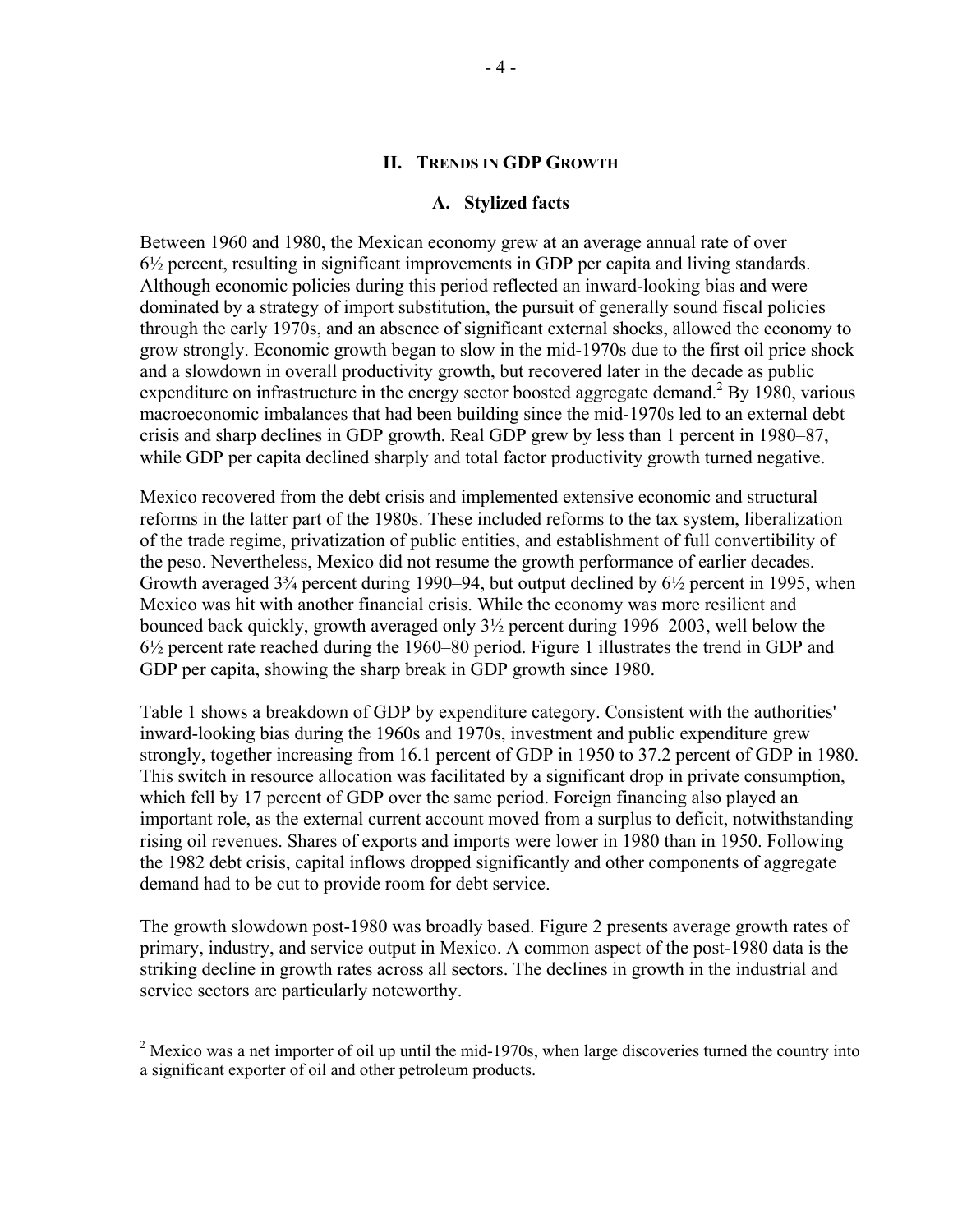

Figure 1. Mexico: GDP, Investment, and Total Factor Productivity, 1960-2003

Sources: INEGI, and IMF staff estimates.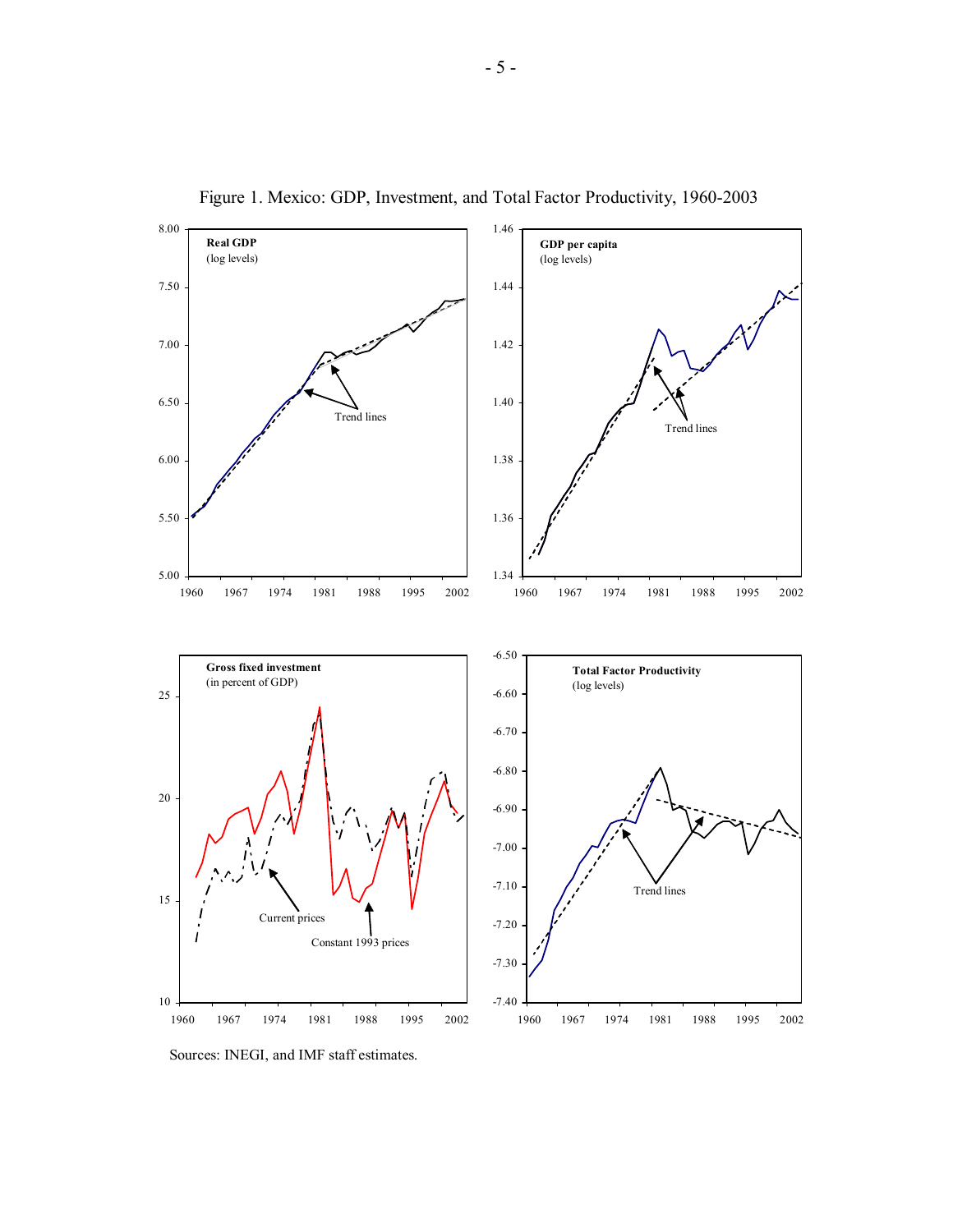| Period | Private<br>consumption | Public<br>consumption | Gross capital<br>formation | Exports of goods<br>and nonfactor<br>services | Imports of goods<br>and nonfactor<br>services |
|--------|------------------------|-----------------------|----------------------------|-----------------------------------------------|-----------------------------------------------|
| 1950   | 81.8                   | 4.4                   | 11.7                       | 17.0                                          | 14.8                                          |
| 1960   | 79.5                   | 5.1                   | 14.9                       | 10.6                                          | 12.0                                          |
| 1970   | 71.9                   | 7.2                   | 20.0                       | 7.8                                           | 9.7                                           |
| 1980   | 65.1                   | 10.0                  | 27.2                       | 10.7                                          | 13.0                                          |
| 1990   | 74.0                   | 8.9                   | 19.0                       | 19.8                                          | 21.0                                          |
| 1995   | 66.9                   | 10.4                  | 16.1                       | 30.4                                          | 27.7                                          |
| 2000   | 67.1                   | 11.1                  | 21.4                       | 31.0                                          | 33.0                                          |
| 2001   | 69.6                   | 11.8                  | 19.6                       | 27.4                                          | 29.7                                          |
| 2002   | 69.0                   | 12.1                  | 19.3                       | 26.8                                          | 28.7                                          |
| 2003   | 69.2                   | 12.7                  | 19.3                       | 28.4                                          | 30.1                                          |

|  |  |  | Table 1. Mexico: Shares of Main Expenditure Categories in GDP, Selected Years, 1950-2003 |  |
|--|--|--|------------------------------------------------------------------------------------------|--|
|  |  |  |                                                                                          |  |

Sources: INEGI, IFS, and staff estimates.

## **B. International Comparison**

Table 2 presents purchasing power-parity based estimates of growth in GDP per capita for Mexico and selected Latin American and Asian countries. Within the region, Mexico's per capita growth rate of about 3½ percent a year during 1960–79 lagged only Brazil, which grew at a rate of around 5 percent a year. All countries, except Chile, experienced a decline in their growth rates in the 1980–2003 period, with Brazil's being the most dramatic, followed by Mexico. The Asian countries and Chile stand out for their ability to sustain high growth rates, and in the case of Chile an increase in growth since 1980.

|  | Table 2. Average GDP Per Capita Growth Rates for Selected Countries |  |  |  |  |  |  |
|--|---------------------------------------------------------------------|--|--|--|--|--|--|
|--|---------------------------------------------------------------------|--|--|--|--|--|--|

|                      | (PPP-corrected, in percent) |           |           |  |  |  |  |
|----------------------|-----------------------------|-----------|-----------|--|--|--|--|
|                      | 1960-79                     | 1980-2003 | 1995-2003 |  |  |  |  |
| Mexico               | 3.4                         | 0.9       | 2.4       |  |  |  |  |
| <b>Latin America</b> |                             |           |           |  |  |  |  |
| Argentina            | 2.1                         | 0.2       | $-0.3$    |  |  |  |  |
| <b>Brazil</b>        | 4.9                         | 1.0       | 1.4       |  |  |  |  |
| Chile                | 2.1                         | 3.2       | 3.7       |  |  |  |  |
| <b>NAFTA</b>         |                             |           |           |  |  |  |  |
| <b>United States</b> | 2.9                         | 2.1       | 2.7       |  |  |  |  |
| Canada               | 3.1                         | 1.8       | 2.8       |  |  |  |  |
| Asia                 |                             |           |           |  |  |  |  |
| Korea, Rep. of       | 6.0                         | 5.6       | 4.3       |  |  |  |  |
| Singapore            | 9.0                         | 4.2       | 3.0       |  |  |  |  |
| Thailand             | 5.0                         | 4.7       | 2.7       |  |  |  |  |

(PPP-corrected, in percent)

Sources: Heston, A., Summers, R., and, Aten, R., *Penn World Table Version 6.1* (2002), and WEO.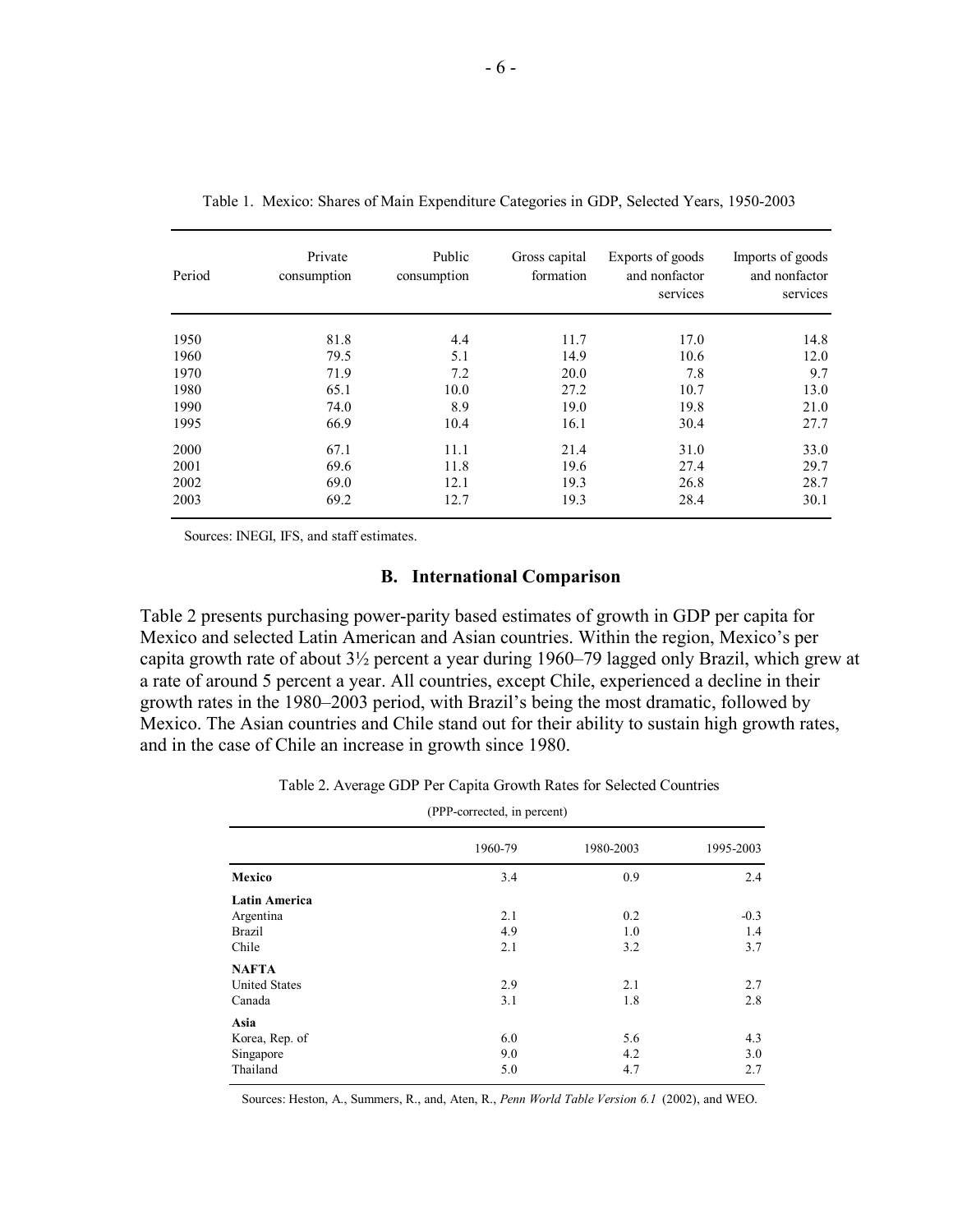

Figure 2. Mexico: Sectoral Output Growth

Sources: INEGI, and IMF staff estimates.

#### **III. GROWTH ACCOUNTING AND TOTAL FACTOR PRODUCTIVITY**

Total factor productivity provides a measure of the efficiency of a given bundle of factor inputs in generating output. Output is produced by a bundle of capital and labor, and total factor productivity (TFP). Output (*Y*) is measured as deflated value added, while inputs are aggregated into the two primary inputs labor (*L*) and capital services (*K).* The Solow (1956) growth accounting equation can then be stated as:

$$
\frac{d\ln Y}{dt} = s_L \frac{d\ln L}{dt} + s_K \frac{d\ln K}{dt} + \frac{d\ln A}{dt}
$$
 (1)

Labor and capital contribute to value-added growth with contributions measured as the rate of change of each input times its share in total costs. The change in value added not explained by these contributions is attributed to multi-factor productivity growth, captured by the variable *A*. In practice, the rate of change of *A* is measured as a residual, by subtracting the contributions of labor and capital from the rate of output growth.

An alternative way of presenting the growth accounting equation is in terms of a decomposition of the rate of change of labor productivity (*LP)*, measured as the difference between output growth and labor input growth, such that: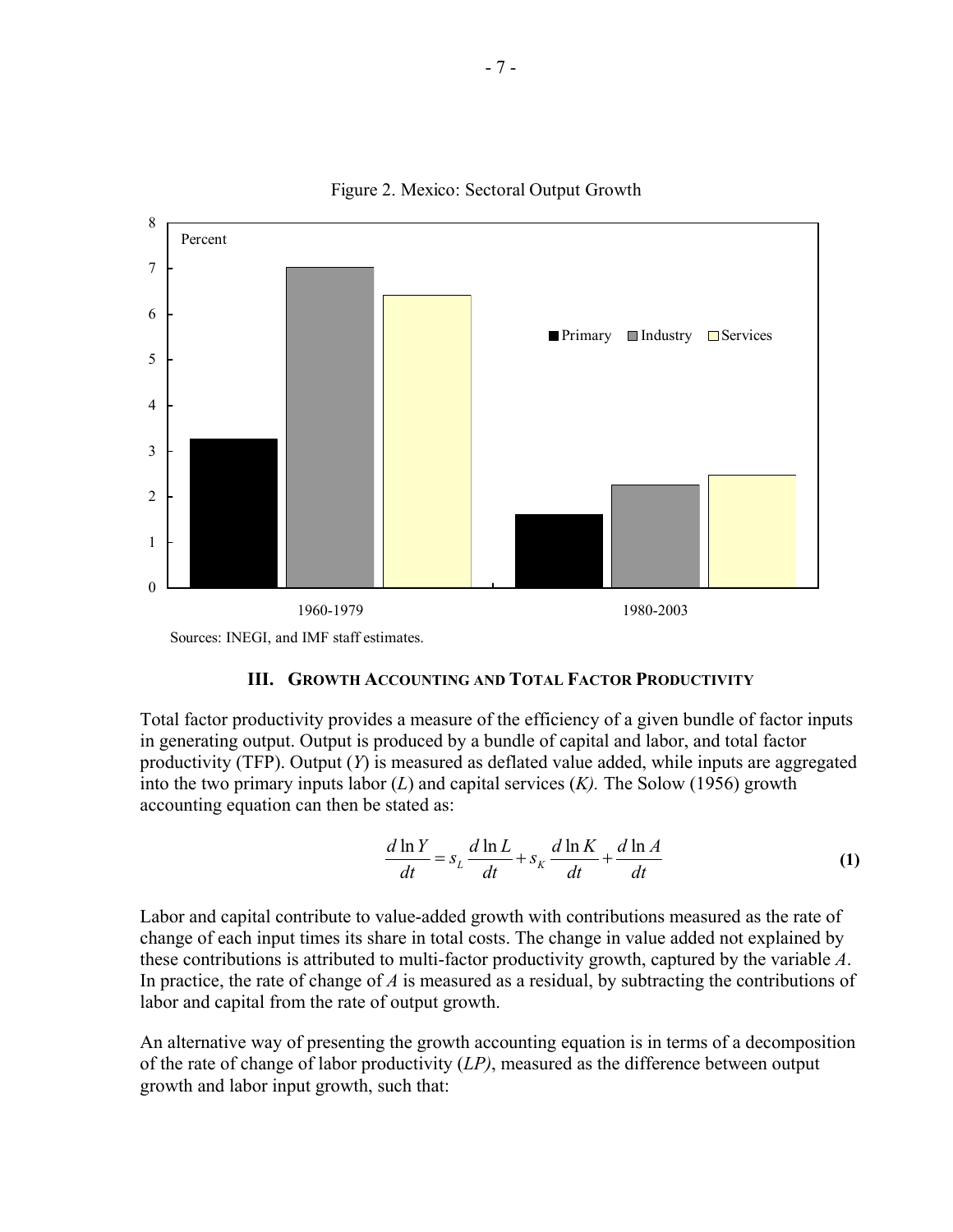$$
\frac{d \ln(LP)}{dt} = \frac{d \ln Y}{dt} - \frac{d \ln L}{dt}
$$
 (2)

Equations (1) and (2) can be rearranged to decompose the change in labor productivity into two parts. The first depicts the change in labor productivity due to capital deepening (labor productivity rises when more capital is used per worker) and the second represents the effect of TFP growth:

$$
\frac{d \ln(LP)}{dt} = (1 - s_L) \left\{ \frac{d \ln K}{dt} - \frac{d \ln L}{dt} \right\} + \frac{d \ln A}{dt}
$$
 (3)

The growth accounting exercise was performed over the 1960–2003 period, assuming a Cobb-Douglas production function with output elasticities of capital and labor of 0.33 and 0.67 respectively.<sup>3</sup> Capital is derived from national accounts data on gross fixed investment using the perpetual inventory method, with an assumed depreciation rate of 10 percent. The labor input is defined as the economically active population aged 15 and over, while TFP is derived as a residual.<sup>4</sup> Due to data limitations, our analysis did not attempt to control for fluctuations in capacity utilization nor in the quality of human capital. Figure 3 describes the evolution of TFP growth in Mexico, and Table 3 shows the resulting estimates of the contributions of the three factor inputs—capital, labor, and TFP—from 1960 to 2003.

The data indicate that TFP accounts for most of the decline in output growth since 1980. From 1960 to 1979, real GDP grew at an average rate of 6.5 percent, while TFP rose by 2.1 percent. From 1980 to 2003, however, real GDP growth slowed to 2.6 percent. About twothirds of this decline of 3.9 percentage points is explained by lower TFP growth—indeed, the *level* of TFP declined at an average rate of 0.5 percent over this period. The sharp decline in TFP in the 1980s (the so called "lost decade") is not surprising when one considers the impact of the debt crisis on financial activity and investment. What is surprising is that, while the performance during the more recent 1996–2003 subperiod is more favorable, the outturn seems

 $3$  The assumption of fixed weights of 0.67 for labor and 0.33 for capital is consistent with those of other researchers. See; for example Bosworth (1998), Santaella (1998), World Bank (1998), Loayza, Fajnzylber, and Calderon (2002), Bergoeing et al. (2002), and Blazquez and Santiso (2004). United Nations (1986) estimated the factor share for labor to be 0.42. This does not include, however, compensation of the self-employed.

<sup>&</sup>lt;sup>4</sup> The national accounts include an estimate of output of the informal sector, but the official "formal" sector" employment measure excludes the self-employed, family workers, and jobs in the informal sector. We use the more comprehensive measure—the economically active labor force—in our analysis to try to capture the contribution of workers in the latter categories.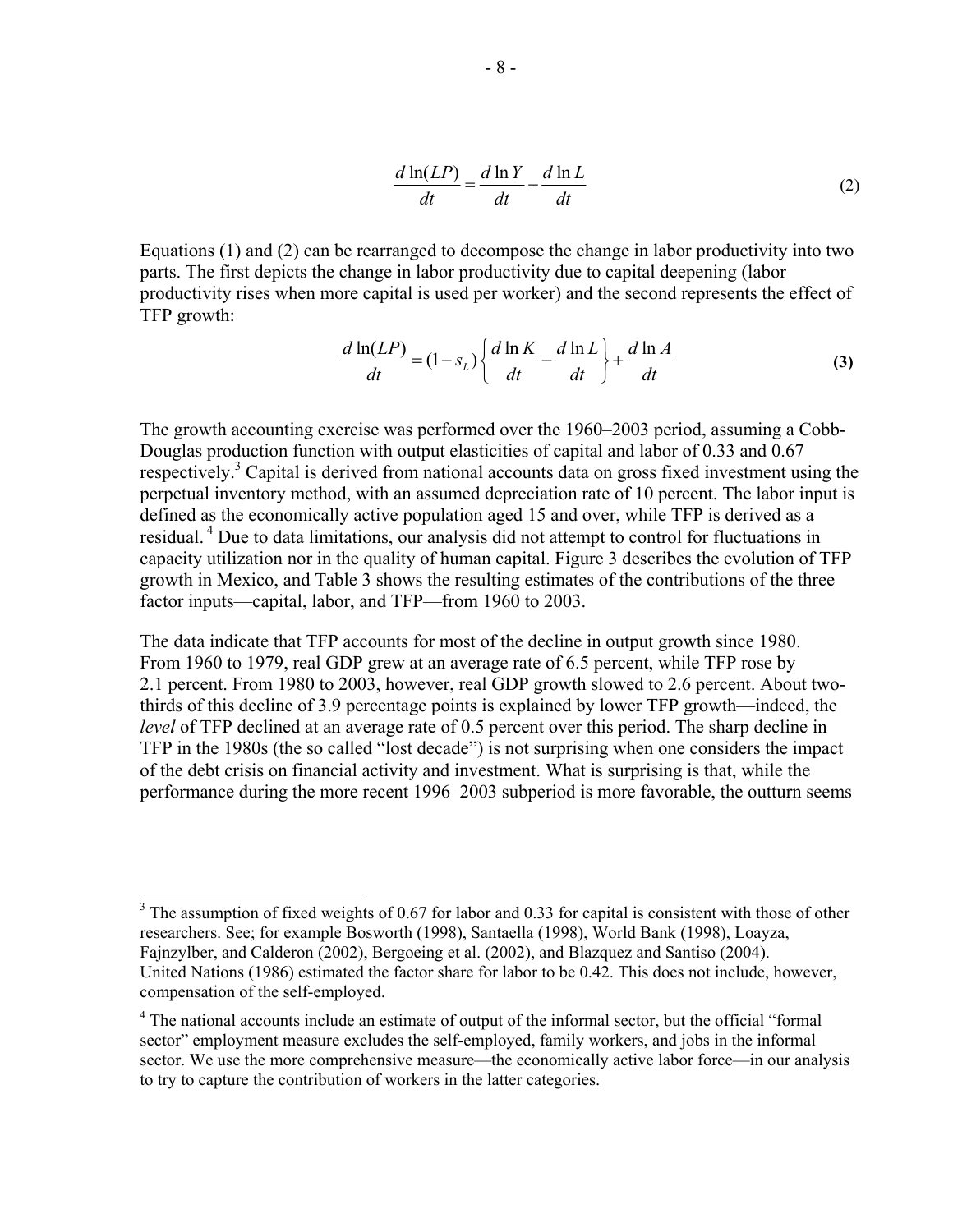Figure 3. Growth Accounting, 1960-2003 (Contribution to GDP growth in percent)



Sources: INEGI, and staff estimates.

|                          | 1965-79                                     | 1980-2003 | 1996-2003 |
|--------------------------|---------------------------------------------|-----------|-----------|
| <b>Real GDP</b> growth   | 6.5                                         | 2.6       | 3.5       |
|                          | Factor growth rates (in percent)            |           |           |
| Capital                  | 6.1                                         | 3.4       | 3.8       |
| Labor                    | 3.6                                         | 3.0       | 2.4       |
| <b>TFP</b>               | 2.1                                         | $-0.5$    | 0.7       |
|                          | Factor contributions (in percentage points) |           |           |
| Capital                  | 2.0                                         | 1.1       | 1.2       |
| Labor                    | 2.4                                         | 2.0       | 1.6       |
| <b>TFP</b>               | 2.1                                         | $-0.5$    | 0.7       |
| <b>Memorandum</b> items: |                                             |           |           |
| Potential output growth  | 6.4                                         | 2.7       | 3.5       |
| Trend TFP growth         | 2.0                                         | $-0.4$    | 0.6       |

| Table 3. Mexico: Sources of Growth, 1960-2003 |  |  |  |
|-----------------------------------------------|--|--|--|
|-----------------------------------------------|--|--|--|

Sources: INEGI, and staff estimates.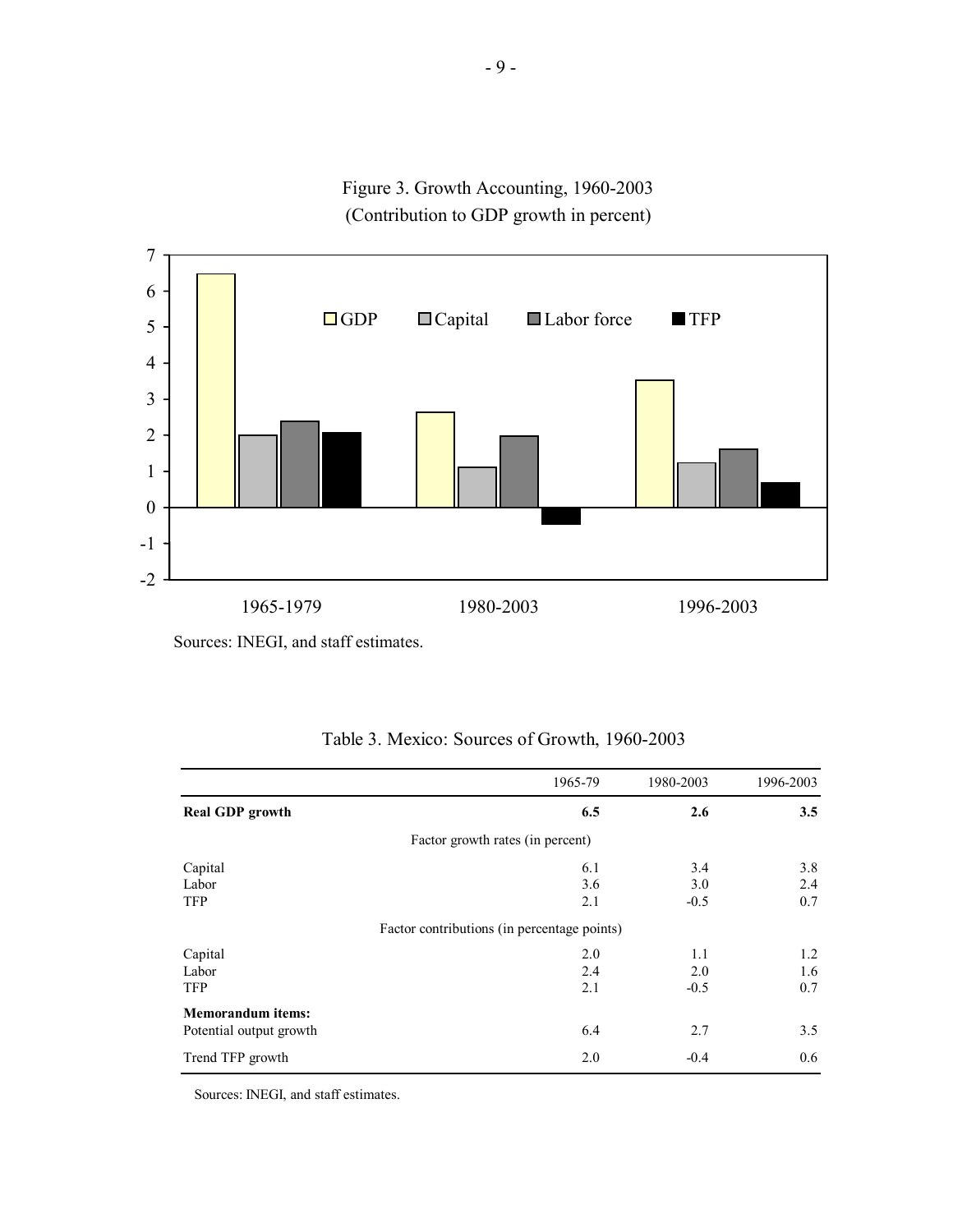modest relative to the structural changes that were implemented, including significant trade and financial liberalization.<sup>5</sup>

These findings are qualitatively similar with the findings of other studies on Mexico. Elias (1992), Santaella (1998), Bosworth (1998), World Bank (2000), and Bergoeing et al. (2002) also found that TFP growth, in general, consistently declined between 1980 and the mid-1990s. Santaella (1998) estimates TFP growth of about 2 percent during1950–79, and -0.6 percent during 1980–94. Similarly, both Bosworth and the World Bank found that TFP growth declined at an average annual rate of 0.8 percent in 1981–94.

# **IV. EXPLAINING MEXICO'S OUTPUT AND PRODUCTIVITY DECLINE**

The growth accounting exercise raises some important questions. First, while the magnitude of the 1982 debt crisis may explain the initial collapse of output and TFP growth, it is less clear why these have not recovered to pre-1982 levels after  $2\frac{1}{2}$  decades.<sup>6</sup> Second, why have output and TFP growth remained modest since the 1990s, even after implementing an extensive structural reforms beginning in the late 1980s? Of course, explaining why Mexico's productivity and real GDP growth was modest relative to pre-1980 even after significant trade, financial sector, and public sector reforms is complicated. Nevertheless, it is useful to consider some of the factors that may have contributed to the weak performance of output and  $TFP<sup>7</sup>$ Nevertheless, it is useful to consider some of the factors that may have contributed to the weak performance of output and TFP.

### **A. Role of Structural Reforms**

Mexico has implemented a wide range of structural reforms since the late 1980s. Public sector reforms were implemented to open markets to private initiative, capital, and technology. The deregulation process included elimination of regulations that inhibit competition, create monopolies or oligopolies, prevent private-sector participation and/or generate unnecessary transaction costs. In terms of trade reform, Mexico opened up its economy and eliminated most quantitative restrictions on foreign trade. The process was complemented by membership in GATT/WTO, NAFTA, as well as other bilateral and multilateral agreements. As a result, average tariff rates on NAFTA imports have been reduced from 12 percent in 1993 to under

 $<sup>5</sup>$  The analysis in this paper did not exclude the sharp contraction in real GDP in 1995 since the</sup> subsequent recovery in 1996 equally large, suggesting no permanent output loss, and partly because the financial crisis was endogenous. Abstracting from the effects of the crisis on output in 1995 would, however, cause a higher level deterioration in TFP growth during 1983–88, reflecting the debt crisis, and a smaller but still negative level of TFP for the period 1989–94.

<sup>&</sup>lt;sup>6</sup> Chile offers an interesting contrast in this respect. For a detailed comparison see Bergeonig et al. (2002).

<sup>&</sup>lt;sup>7</sup> For a recent discussion of possible factors see Ortiz (2004), World Bank (2000), Lora (1997), and Loayza and Palacios (1997).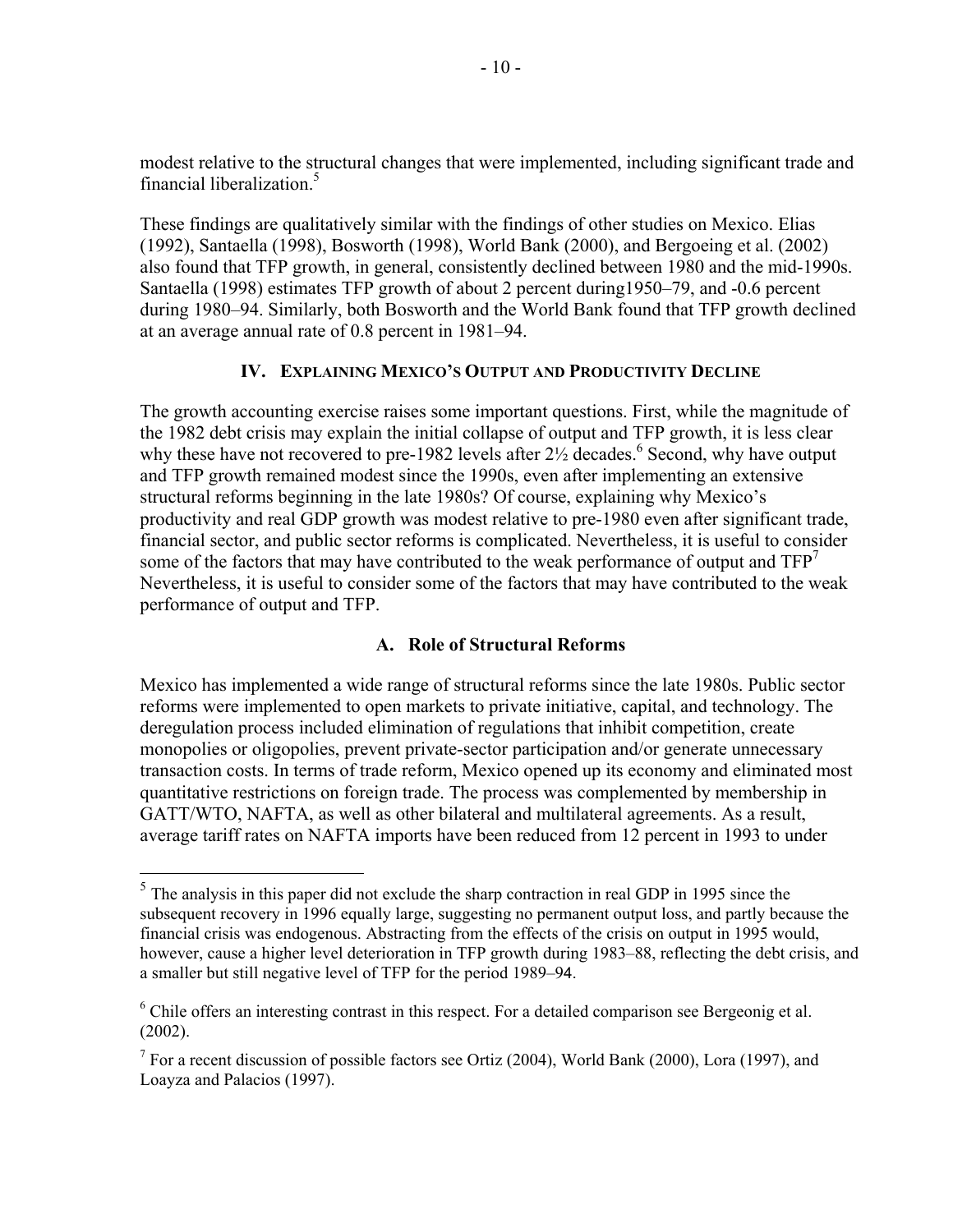2 percent in 2001, while rates of effective protection have also declined and are projected to continue to decline with further integration with the North American and regional markets. Trade as a percent of GDP increased sharply from about 27 percent of GDP in 1980 to about 65 percent in 2003.

It appears, however, that the pace of reform and liberalization, other than in the financial sector, slowed in the latter half of the 1990s. It proved difficult to maintain the pace of reforms as they moved into politically sensitive areas—including tax policy, energy, labor markets, and the judicial system. Studies by Lora (1997), Loayza and Palacios (1997), Loayza, Fajnzylber, and Calderón (2002) have analyzed the issues relating to structural reforms and growth in Latin America. Their analyses indicate Mexico is lagging in a number of reform areas, both by regional standards and relative to other emerging economies in Asia. The regional comparison is reflected in the aggregate index of structural reforms constructed by Lora (1997) (Figure 4). Other observers (see, for example, Ortiz (2004)) have also alluded to the role that incomplete reforms have played in the growth slowdown.

Of course, the weak performance of TFP since 1980 reflected both supply and demand factors, as the government was mostly constrained by the ongoing nature of the debt crisis, which cut off Mexico's access to capital markets (Bosworth (1998)). The financial crisis in 1994–95 again caused a sharp contraction in aggregate demand. But the demand-side effects of these episodes of financial turmoil would be expected to fade in recent years. In this context, Chile provides an interesting contrast to Mexico. Chile suffered an output decline even larger than Mexico in the early 1980s, with GDP per worker falling by 18 percent between 1981–83, compared with 12 percent in Mexico (World Bank (1998)). Bergoeing et al. (2002) have argued that Chile recovered faster from the collapse than Mexico, and was able to subsequently maintain high growth rates. One argument for the different recovery of growth in the two countries may have been the timing of economic reforms, which were largely completed before the crisis in Chile, but were pursued later in Mexico (Bergoeing et al. (2002)).

Other reasons have been advanced for why the structural reform process has not provided a more robust boost to the supply-side performance of the economy:

- **Incomplete reforms.** Several observers have argued that, while the earlier reforms of the 1980s and 1990s led to a recovery in investment and growth, the reform process remains largely incomplete (see Ortiz (2004)). In general, Mexico's reform process was more advanced in liberalizing external trade, but slower in terms of domestic deregulation and the promotion of labor market flexibility, in particular, in the electricity and petroleum sectors.
- **Financial sector repression.** Even though the financial system was progressively liberalized after 1988, it was slow to recover from previous "repression." The banking system, where domestic banks were protected from foreign competition, had limited experience in identifying and financing profitable investments and devoted most loanable funds to unproductive consumer and real estate loans. Furthermore,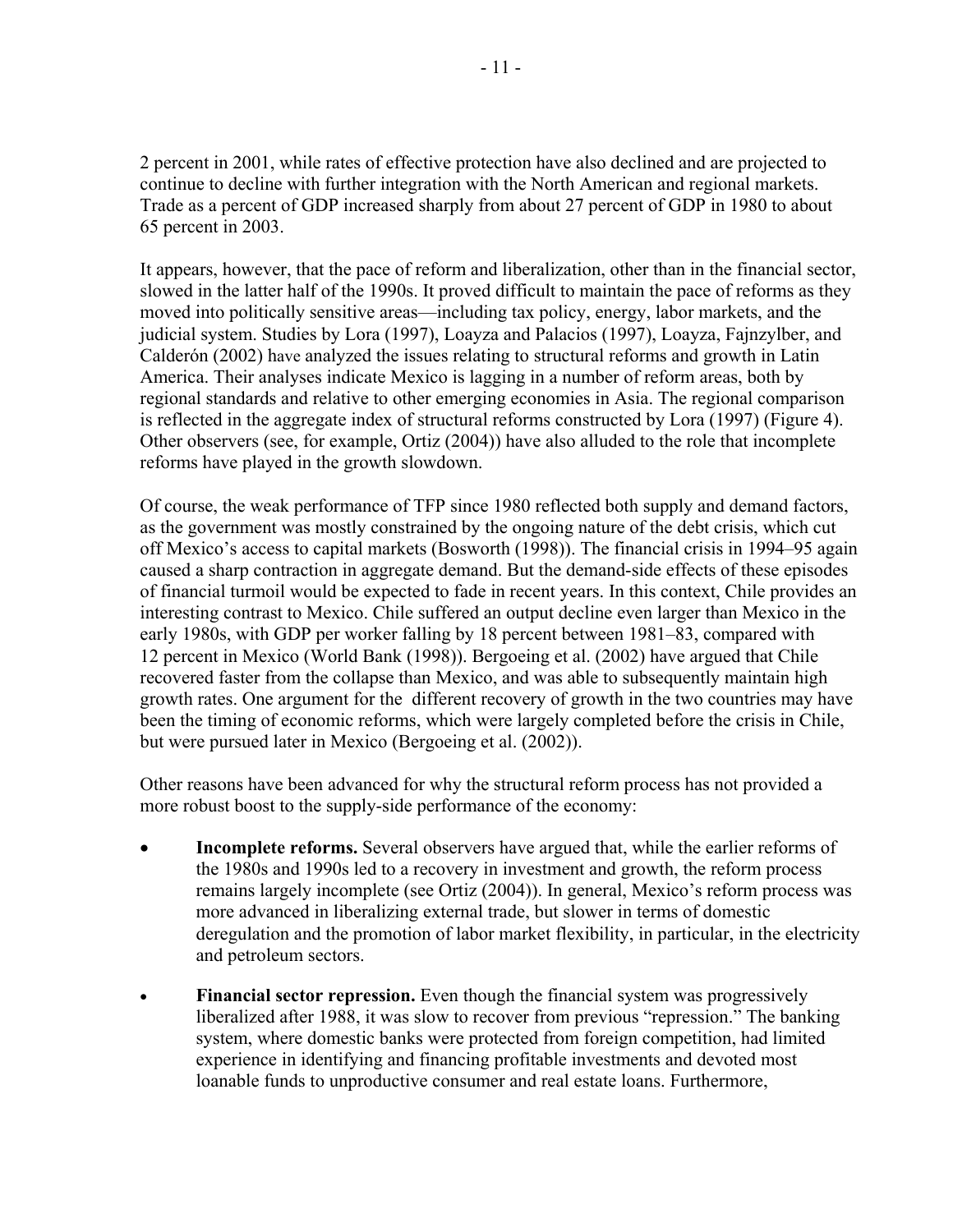development of alternative financial instruments stagnated due to legal restrictions, and did not become an important source of investment finance.

• **Labor market distortions.** Loayza and Palacios (1997) characterized the Mexican labor market as one of the most distorted in Latin America and the Caribbean. In their view, the legal framework creates significant distortions as it protects workers, while making it costly for firms to introduce technological change; it also inhibits the mobility of resources from one sector to another. The visible and rapid expansion of informal sector activity since 1980 suggests that increases in nonwage labor costs, including severance costs, depressed the demand for labor in the formal sector and encouraged a shift to informal labor arrangements.<sup>8</sup> Since the informal sector is often characterized by lower wages and productivity, the expansion of the informal sector acts as a drag on overall productivity growth.

## **V. ESTIMATES OF POTENTIAL OUTPUT**

This section compares various approaches for decomposing real GDP growth into its cyclical and trend components, and derives estimates of potential output growth and the implied output gaps. In general, strategies to estimate these unobserved variables may be classified as univariate (atheoretical), structural, or a multivariate (mixed) approach. The univariate approach views the problem as a statistical exercise in which actual data on output are used to construct an estimate of potential output. Therefore, it requires less information and relies solely on historical GDP data. Examples of this approach are the Beveridge-Nelson (1981) and the unobserved components (UC) time-series approaches proposed by Watson (1986) and Clark (1989), and the Hodrick-Prescott filter (1997). An important shortcoming of these approaches is that they disregard other information, such as inflation, unemployment, and capacity utilization. Structural approaches exploit economic theory to estimate potential output. In general, data on employment and estimates of the capital stock are used to fit a production function, and estimates of potential output are then derived given "normal" levels of employment, productivity, and capital utilization.

The multivariate approach combines the time series elements of the univariate model with aspects of a structural model. Several researchers have used inflation and real output to obtain measures of potential outputs—Laxton and Tetlow (1992) for Canada, Kuttner (1994) for the United States, Gerlach and Smets (1999) for the EMU-area, and Benes and N'diaye (2001) for the Czech Republic. An important shortcoming, however, is the assumption that the relationship between the output gap and inflation is stable. This assumption is debatable for economies like Mexico, which have experienced sharp structural changes.

1

<sup>&</sup>lt;sup>8</sup> World Bank (1998) estimates that the informal sector has absorbed over 50 percent of the increase in the total labor force since 1981 (p. 34).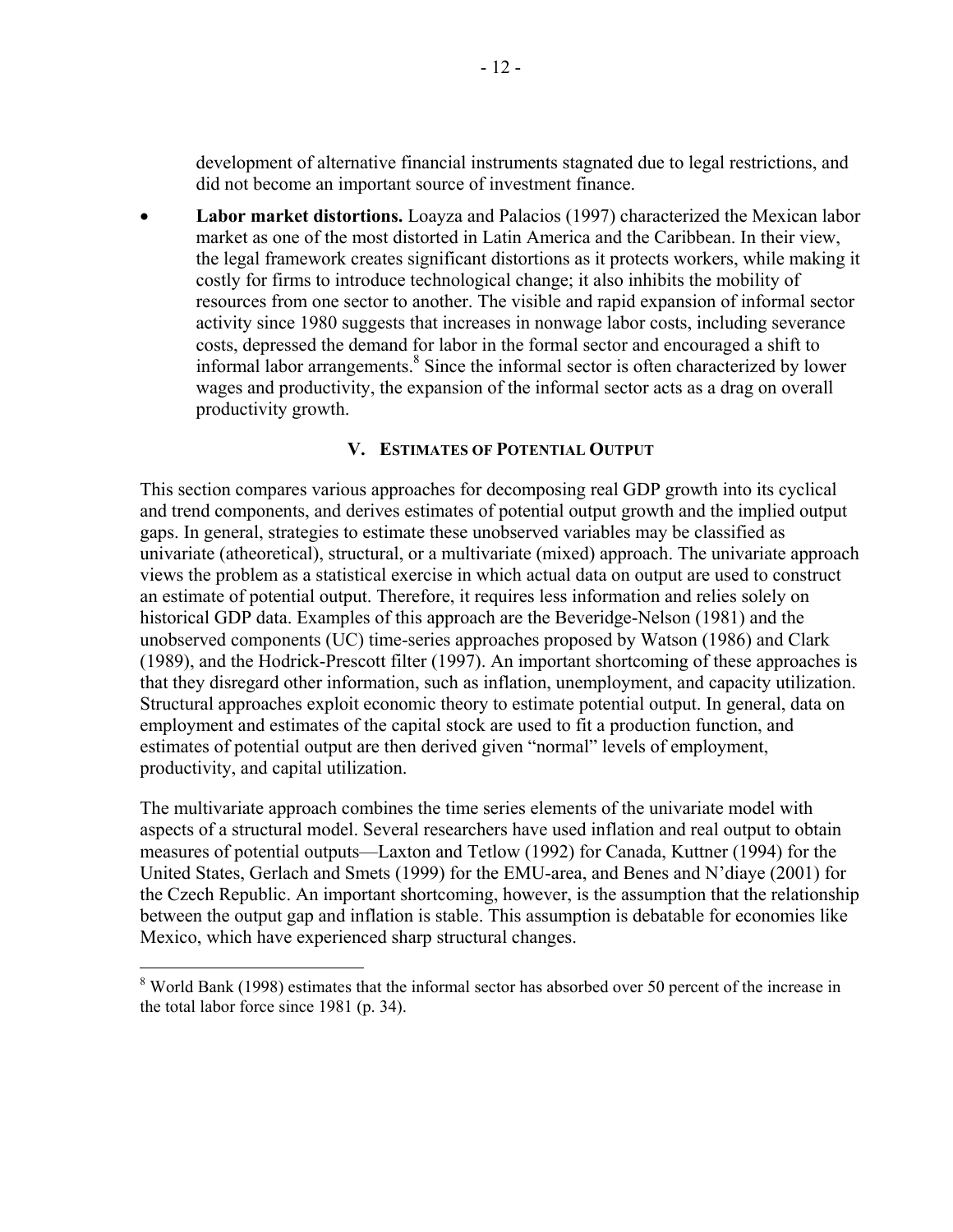

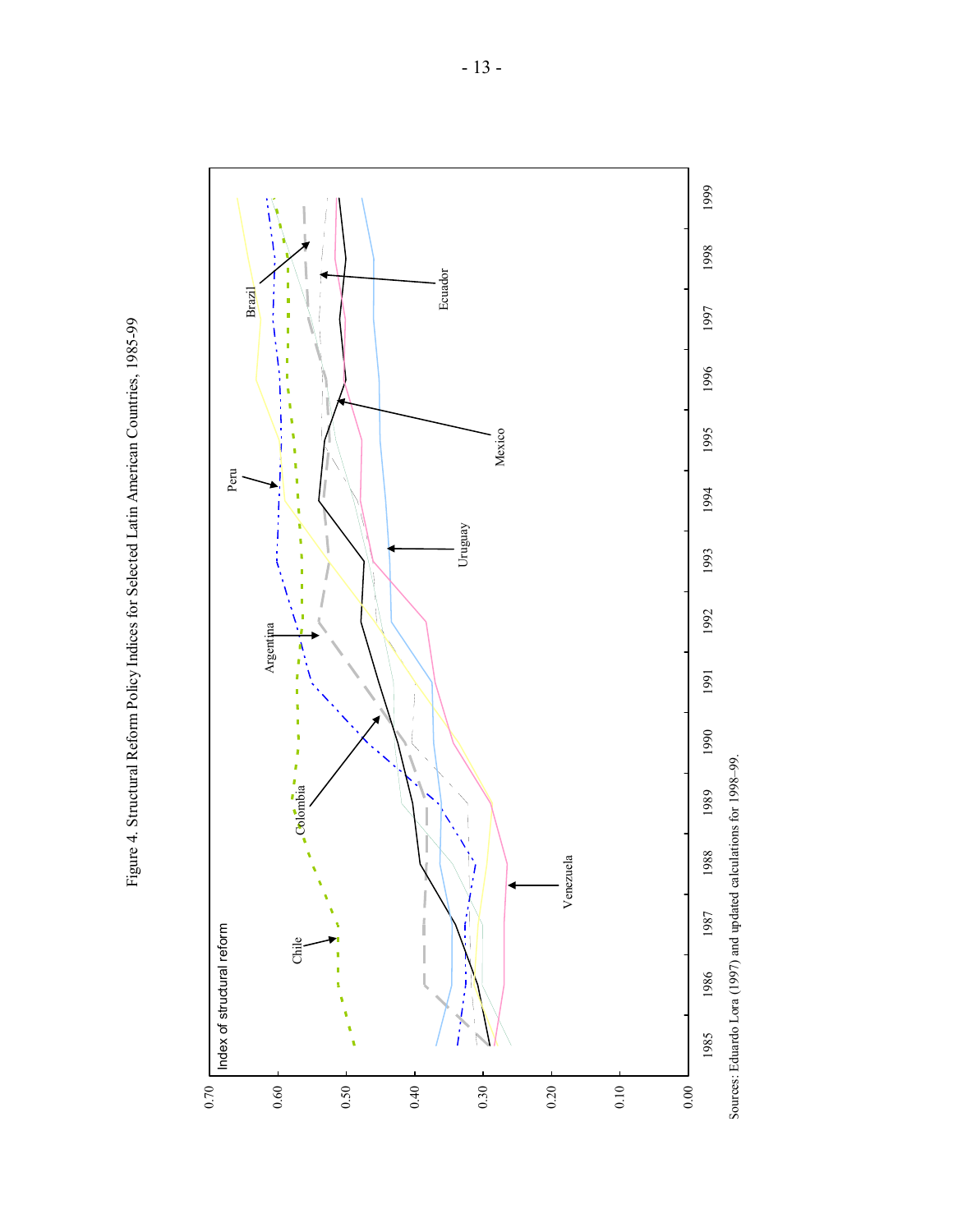We use the UC approach and the Kalman Filter to decompose real GDP into trend and cycle (plus an erratic component) within a univariate framework such as Watson (1986) and Clark (1987). This essentially requires assumptions on the functional form of these components and the structure of the error processes, including cross correlation properties. We then compare the results from these approaches to the Hodrick-Prescott (H-P) filter. These techniques were also applied in a structural context by filtering the TFP residual. Inserting the trend value of TFP in equation (1) then provides an alternative measure of potential output.

#### **A. Model**

The model used to decompose real GDP into a permanent and cyclical component is as follows: $<sup>1</sup>$ </sup>

$$
y_t = y_t^p + z_t \tag{4}
$$

$$
y_t^p = \mu_t + y_{t-1}^p + \varepsilon_t^y \tag{5}
$$

$$
\mu_t = \mu_{t-1} + \varepsilon_t^{\mu} \tag{6}
$$

$$
z_{t} = \phi_{1} z_{t-1} + \phi_{2} z_{t-1} + \varepsilon_{t}^{z}
$$
 (7)

In equation (4), actual output  $(y_t)$  is decomposed into a "permanent" component ( $y_t^p$ ) and a "transitory" component  $(z)$ . The permanent and transitory components can be thought of as corresponding to potential output and the output gap terms, respectively. In equation (5), permanent output is assumed to follow a random walk with drift  $\mu_t$ , while  $\varepsilon_t^y$  is a white noise disturbance with variance  $\sigma_y^2$ . If  $\sigma_y^2$  is zero, then potential growth is constant. In equation (6), we allow the drift term to follow a random walk, since our estimation covers the period 1980-2003, and thus includes periods of important changes in macroeconomic conditions. To close the model, equation (7) assumes that the output gap follows a secondorder autoregressive (AR(2)) process, where  $\varepsilon_t^z$  is a white noise disturbance with variance  $\sigma_z^2$ , which is uncorrelated with  $\varepsilon_t$  and the stationarity conditions hold (Kim and Nelson (1999), Morley  $(2002)$ ).<sup>2</sup>

<u>.</u>

<sup>&</sup>lt;sup>1</sup> The model follows closely Clark (1989), Kim and Nelson (1999a, b), Kim and Murray (2002), Morley (2002), and Morley, Nelson and Zivot (2001).

<sup>&</sup>lt;sup>2</sup> Harvey (1985) and Clark (1987) suggest specificfying  $p=2$ . Depending on the estimates of the  $AR(2)$  processes,  $z_1$  may have complex roots and thus obey a cyclical process.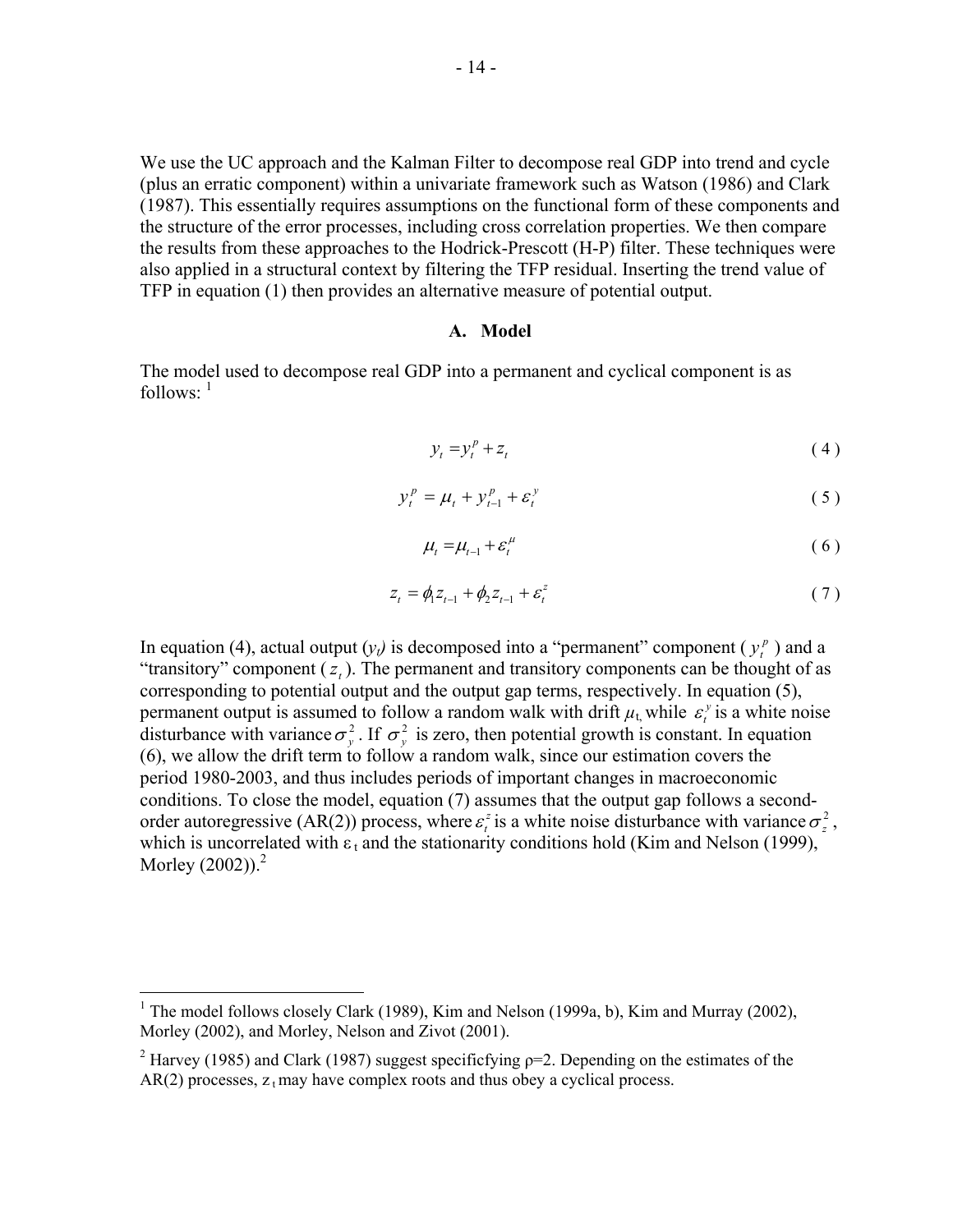#### **B. State Space Representation of the Unobserved Components**

Given the characteristics of output and TFP, equations (6) and (7) are transformed into statespace form. $3$  The observation equation linking the current level of output to the four state variables is defined as follows:

$$
y_{t} = \begin{bmatrix} 1 & 1 & 0 & 0 \end{bmatrix} \begin{bmatrix} y_{t}^{p} \\ z_{t} \\ z_{t-1} \\ \mu_{t} \end{bmatrix}
$$
 (8)

The state variables evolve according to the system of transition equations below:

$$
\begin{bmatrix} y_t \\ z_t \\ z_{t-1} \\ \mu_t \end{bmatrix} = \begin{bmatrix} 1 & 0 & 0 & 1 \\ 0 & \phi_1 & \phi_2 & 0 \\ 0 & 1 & 0 & 0 \\ 0 & 0 & 0 & 1 \end{bmatrix} \begin{bmatrix} y_{t-1} \\ z_{t-1} \\ z_{t-2} \\ \mu_{t-1} \end{bmatrix} + \begin{bmatrix} \varepsilon_t^y \\ \varepsilon_t^z \\ 0 \\ \varepsilon_t^u \end{bmatrix}
$$
 (9)

We assume above that the covariance matrix of the disturbances is diagonal such that the variance-covariance matrix of the residuals of the errors is zero. This implies that shocks to the output gap are uncorrelated to the growth rate of potential. $4$ 

$$
Q = \begin{bmatrix} \sigma_y^2 & 0 & 0 & 0 \\ 0 & \sigma_{\mu}^2 & 0 & 0 \\ 0 & 0 & 0 & 0 \\ 0 & 0 & 0 & \sigma_z^2 \end{bmatrix}
$$
 (10)

For a given set of the parameters, initial values of the state variables and the corresponding variance-covariance matrix, optimal estimates of the unobserved components based on

<sup>&</sup>lt;sup>3</sup> See Harvey (1989) and Hamilton (1994) for a discussion of state-space models and the Kalman filter.

<sup>&</sup>lt;sup>4</sup> It is possible that large output gaps could have lasting effects on the growth rate of potential, but there are no a priori reasons for this to be the case.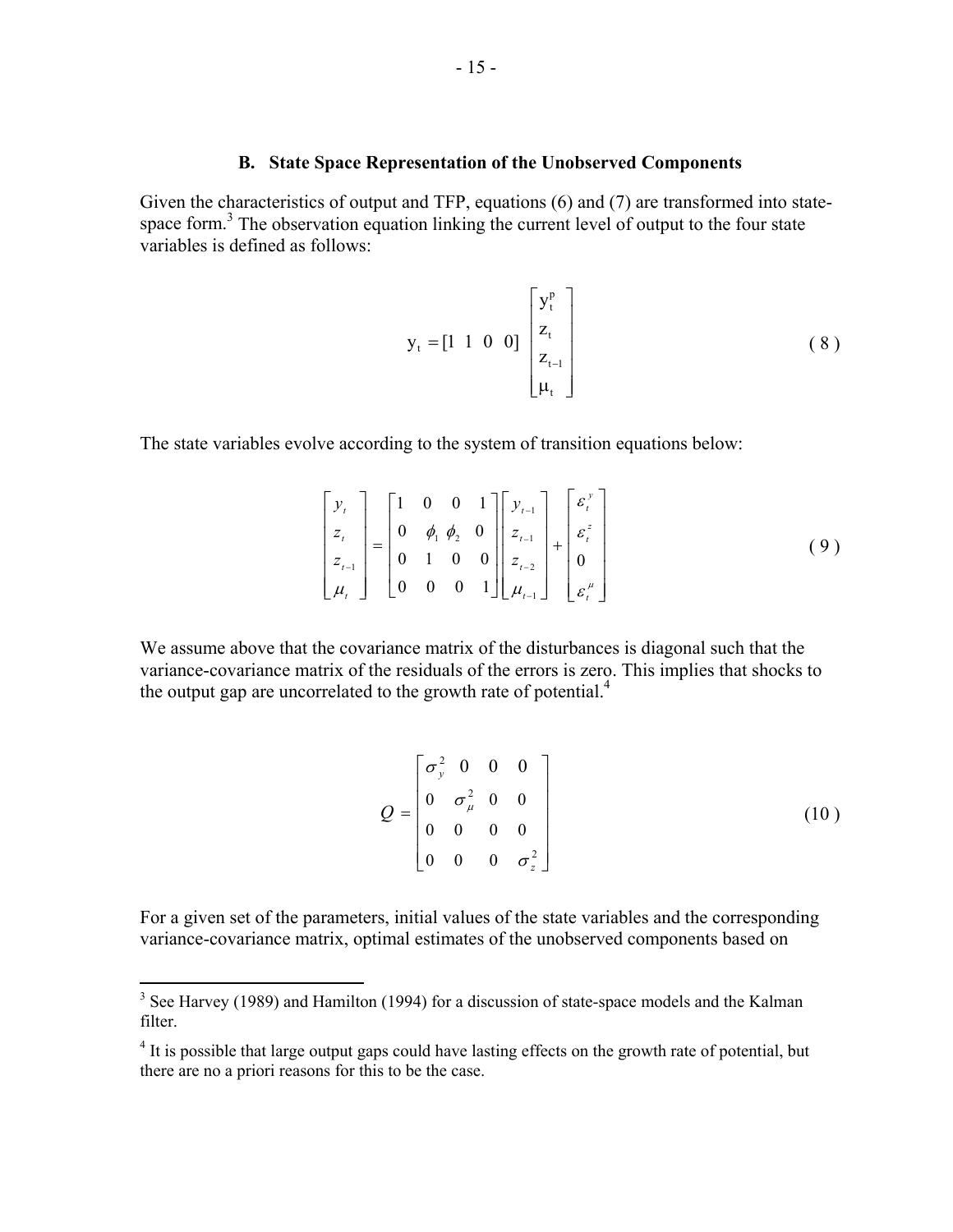information at time t observations can be obtained by obtained using the Kalman filter and maximum likelihood estimation as described below:

$$
\log L = -\frac{T}{2} \log(2\hat{\sigma}) - \frac{1}{2} \sum_{1}^{T} \log |F_t| - \frac{1}{2} \sum_{1}^{T} v_t^T F_t^{-1} v_t \tag{11}
$$

In equation (4), T is the sample size,  $v_t$  is the prediction error matrix and  $F_t$  is the mean square error matrix of the prediction errors.

#### **C. Characteristics of the model**

The relative size of the standard deviations of  $\varepsilon_t^{\mu}$  and  $\varepsilon_t^z$ , together with the coefficients on the autoregressive terms  $\varphi_1$  and  $\varphi_2$ , determine the behavior of permanent output and thus the gap between actual and permanent series. The standard deviation of the cyclical component,  $\sigma_{z}$ measures the contributions of cycles. There are no cycles if the standard deviation of  $\sigma_z$  is equal to zero. If the standard deviation of the growth rate,  $\sigma_{\mu}$  is zero, then potential growth collapses to a constant. The default assumption in the model is that trend and cycle innovations are uncorrelated. This setup remains the standard treatment of trend-cycle decompositions in state-space framework, as in Kim and Nelson (1998) and Proietti (2002). We denote this zero covariance constrained UC-model as "restricted" and the model with a freely estimated covariance between the trend and cycle as "unrestricted."

#### **VI. EMPIRICAL RESULTS—POTENTIAL OUTPUT AND OUTPUT GAPS**

The estimation results are reported in Table 4 for the restricted and unrestricted models estimated using GDP, whereas Table 5 presents the estimates for TFP. The results show that the sums of the coefficients for  $\varphi_1$  and  $\varphi_2$  are less than 1, implying stationary cycles for both models.<sup>5</sup> This implies that positive shocks to the output gap,  $\varepsilon_t^2$ , will cause it to increase for several quarters before returning to the steady-state level of zero. The estimates of trend output growth are also broadly similar in the two cases, averaging about 0.57 percent quarterly, or 2.3 percent annually for this period. The innovations in the trend process are at least twice as large in the unrestricted model as in the restricted model. By contrast, the cyclical innovations are significantly larger in the restricted model than in the unrestricted model. This implies that a greater proportion of the variance in output is explained by the cycle under the restricted model, and the period of the cycle is also longer.

 $<sup>5</sup>$  In this section, trend GDP is generated using the Kalman Filter. Trend TFP is then derived as the</sup> difference between actual and trend GDP.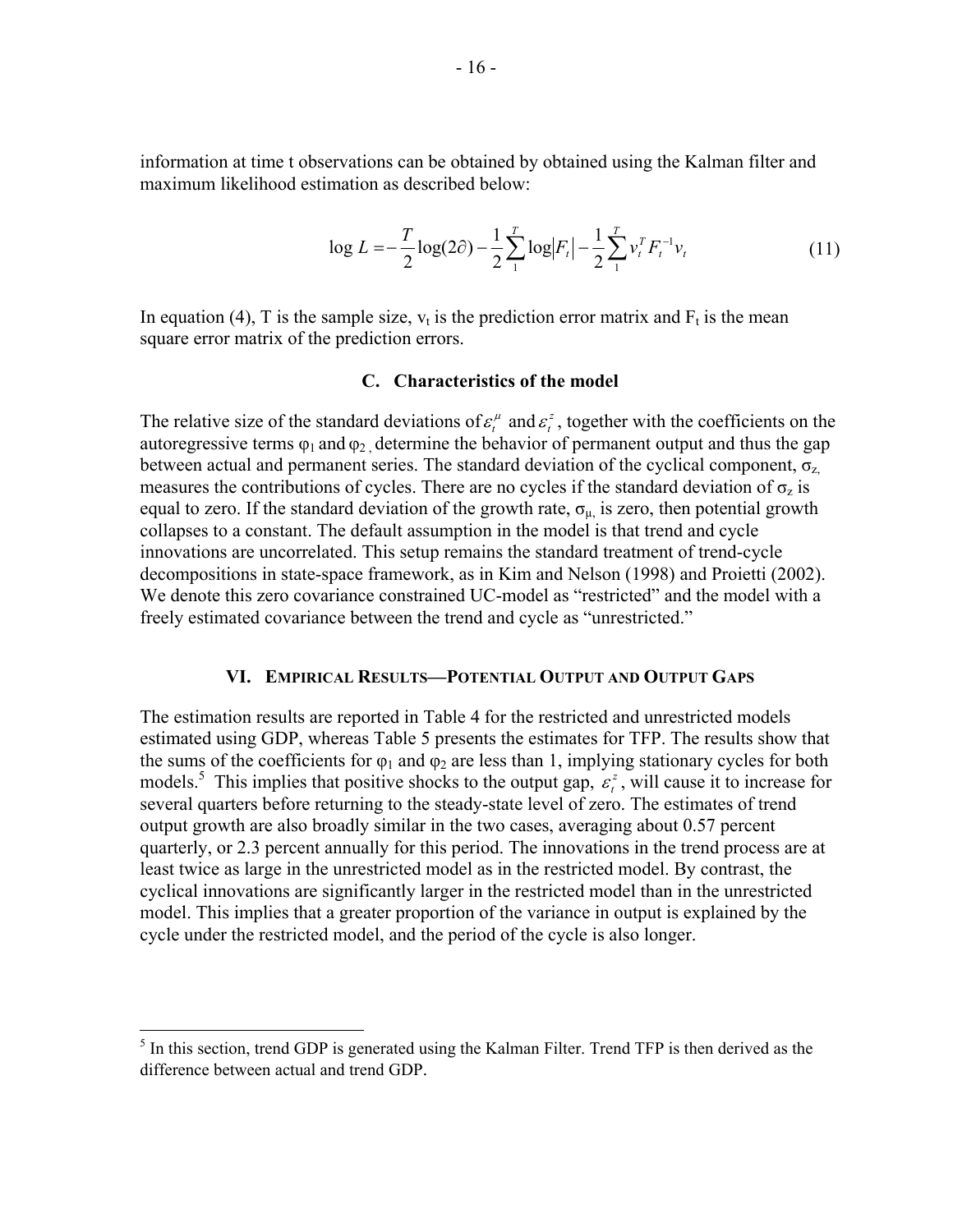|                            |            | <b>Restricted</b>        | Unrestricted |                          |
|----------------------------|------------|--------------------------|--------------|--------------------------|
|                            |            | Parameter Standard error |              | Parameter Standard error |
| <b>Trend process</b>       |            |                          |              |                          |
| Drift: $\mu$               | 0.599      | 0.090                    | 0.551        | 0.194                    |
| Innovation: $\sigma_{\mu}$ | 0.709      | 0.012                    | 1.802        | 0.220                    |
| <b>Cycle process</b>       |            |                          |              |                          |
| Coefficient: $\varphi$ 1   | 1.358      | 0.086                    | 0.055        | 0.028                    |
| Coefficient: $\varphi$ 2   | $-0.427$   | 0.059                    | $-0.472$     | 0.128                    |
| Innovation: $\sigma_z$     | 1.120      | 0.118                    | 0.466        | 0.171                    |
| Log likelihood             | $-150.266$ |                          | $-148.642$   |                          |

|  |  |                     |  | Table 4. GDP: Estimates of the Restricted Unobserved Components Model 1/ |  |
|--|--|---------------------|--|--------------------------------------------------------------------------|--|
|  |  | $(1980:1 - 2003:4)$ |  |                                                                          |  |

Sources: INEGI, and staff estimates.

1/ Seasonally adjusted quarterly data.

Table 5. TFP: Estimates of the Restricted Unobserved Components Model 1/  $(1980:1 - 2003:4)$ 

|                            |            | <b>Restricted</b>        | Unrestricted |                          |
|----------------------------|------------|--------------------------|--------------|--------------------------|
|                            |            | Parameter Standard error |              | Parameter Standard error |
| <b>Trend process</b>       |            |                          |              |                          |
| Drift: $\mu$               | $-0.145$   | 0.254                    | $-0.154$     | 0.182                    |
| Innovation: $\sigma_{\mu}$ | 0.005      | 0.081                    | 1.709        | 0.168                    |
| <b>Cycle process</b>       |            |                          |              |                          |
| Coefficient: $\varphi$ 1   | 1.136      | 0.041                    | 0.100        | 0.070                    |
| Coefficient: $\varphi$ 2   | $-0.186$   | 0.094                    | $-0.878$     | 0.030                    |
| Innovation: $\sigma_z$     | 1.651      | 0.157                    | 0.317        | 0.080                    |
| Log likelihood             | $-167.643$ |                          | $-160.727$   |                          |

Sources: INEGI, and staff estimates.

1/ Seasonally adjusted quarterly data.

 $\overline{a}$ 

Figure 5 shows that HP filter estimates of the trend components of GDP and TFP are "smoother" than either of the UC estimates.<sup>6</sup> Smoother trends can be obtained from the

 $6$  We assumed the conventional 1,600 smoothing parameter for the quarterly data under the HP filter.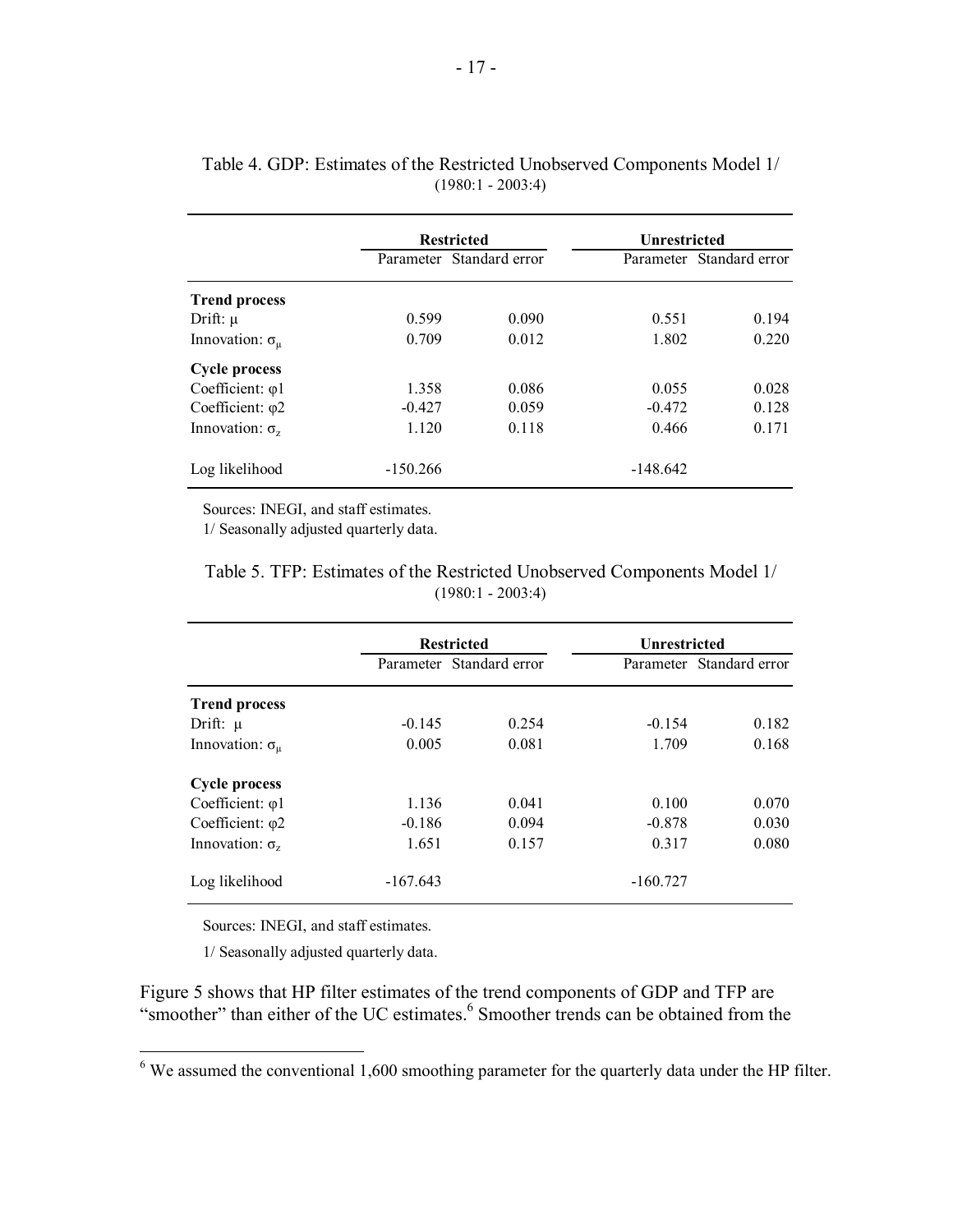unrestricted unobserved component model by imposing a higher variance on the level disturbances. However, the resulting cycles are still smaller in amplitude and less persistent compared to the HP or the restricted models. Estimates of potential GDP growth follow similar patterns, with the unrestricted UC trend growth estimates showing significantly more volatility than the HP or the restricted UC models (Figure 6).

## **A. Assessing the Implied Output Gaps**<sup>7</sup>

Estimates of the output gaps are generated as the difference between the value of the series and the estimated trend. As can be seen from Figure 7, and based on the relative variances of the gap measures, the HP filter gap estimates are "noisier" than those based on the UC models. The relative variance of the HP gap is 57 percentage points, compared with 33 and 53 percentage points for the for the restricted and unrestricted gaps, respectively. Also evident from Figure 7, however, is the similarity of the output gap profiles. Indeed, the correlation coefficients between the various GDP gap measures range between 0.79 and 0.98, while those of the TFP measures range between 0.74 to 0.96. Nevertheless, these approaches give conflicting answers about the output gap at particular points in time, underscoring the uncertainty about its absolute size. But the result that the profiles of the gap are broadly similar indicates that it is sensible to assess the relative size of the output gap at a particular point in time by comparing the current estimate of the gap to its recent history and to past peaks and troughs.

Table 6 shows a comparison of results from this study and those reported in IMF Country Report 01/191 for the same sub-periods. In general, estimates of potential GDP growth and the output gap were broadly similar. Estimates obtained from for the period 1983:2–2001:1 indicate potential GDP growth of  $2\frac{1}{4}$  percent in the current study, compared with  $2\frac{1}{2}$  percent in the 2001 report. Estimates of potential GDP growth, however, differ by as much as 1 percentage point in the quarterly estimates for the sub-periods 1983:2–1995:4 and 1996:1-2001:1. The corresponding output gaps are also higher in the 2001 report for the latter period. The two approaches to estimating the output gap illustrate the difficulty of identifying, with a reasonable degree of confidence, the permanent and cyclical components of the business cycle. Different techniques can point to the economy being at varied stages of the business cycle, despite being based on the same information set. As one means of assessing which estimates of potential output and the output gap are most plausible, we estimate a simple "accelerationist" model of inflation. The model in equation (8) relates current inflation (π) to a lagged four-quarters moving average gap (*gap*), lagged

\*100 *potential output*  $Outputgap = \frac{actual\ output - potential\ output}{1} * 100$ .

 $\frac{7}{7}$  The gap is defined as follows: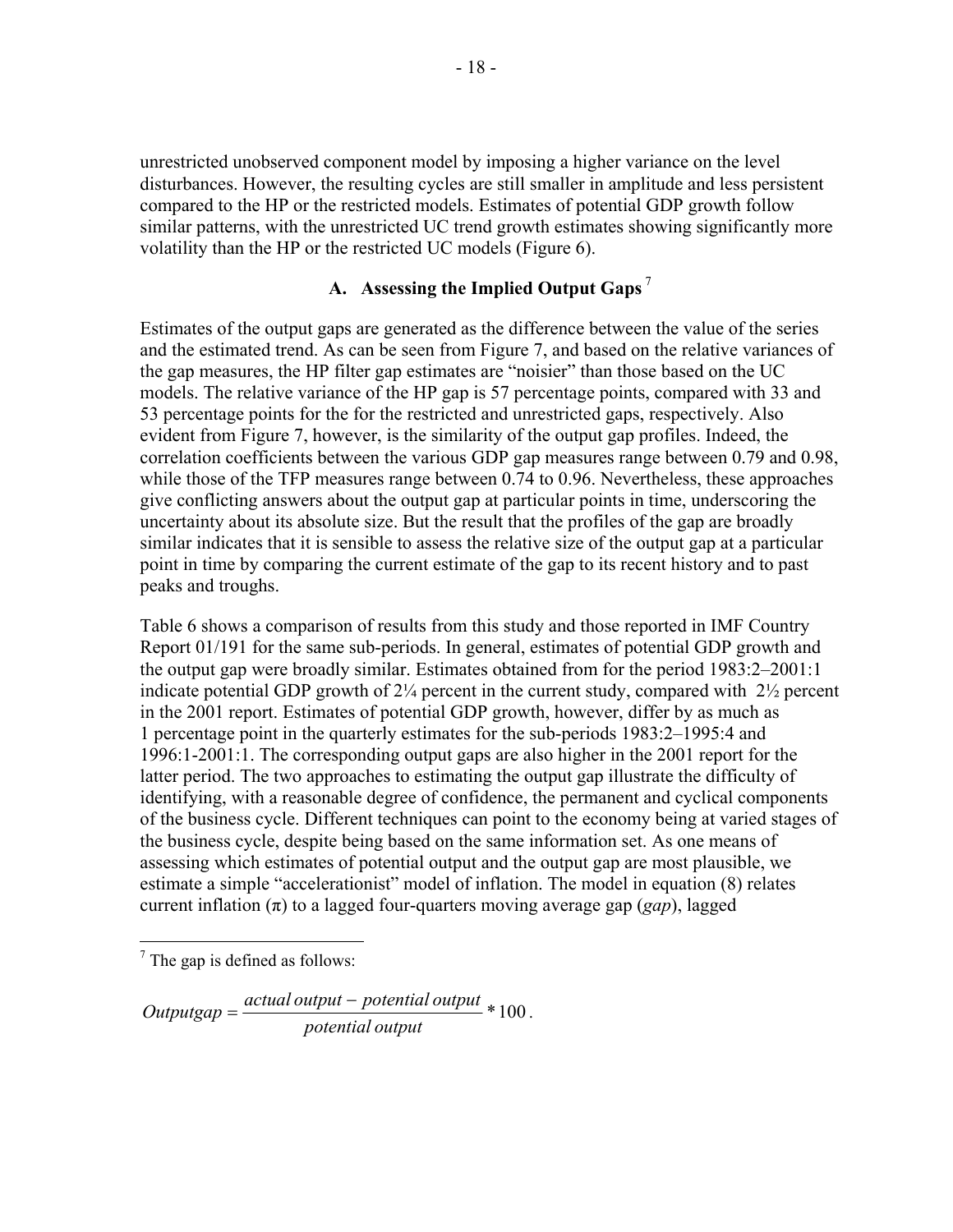|                                                 | Current study     | Country report    | Current study        | Country report       | Current study     | Country report    |
|-------------------------------------------------|-------------------|-------------------|----------------------|----------------------|-------------------|-------------------|
|                                                 |                   |                   | Ouarterly data 1/    |                      |                   |                   |
|                                                 | 1983:2-2001:1     |                   | 1983:2-1995:4        |                      | 1996:1-2001:1     |                   |
| Actual output<br>Potential output<br>Output gap | 2.3<br>2.3<br>0.0 | 2.6<br>2.5<br>0.1 | 1.5<br>I 6<br>$-0.1$ | 1.6<br>2.0<br>$-0.4$ | 5.0<br>4.8<br>0.2 | 4.9<br>3.9<br>1.0 |

Table 6. Mexico: Comparison with Results from IMF Country Report No. 01/191.

Sources: IMF Country Report 01/191 data and results, and staff estimates.

 1/ The estimation strategy for potential output in IMF Country Report No. 01/191 is the Hodrick-Prescott Filter. The current study uses a univariate unobserved components model.

As one means of assessing which estimates of potential output and the output gap are most plausible, we estimate a simple "accelerationist" model of inflation. The model in equation (8) relates current inflation  $(\pi)$  to a lagged four-quarters moving average gap (*gap*), lagged inflation, and a moving average error term to account for overlapping observations.<sup>8</sup> Current inflation is defined as the four-quarter change in the overall CPI.

$$
\pi_t = \alpha + \beta \pi_{t-4} + \lambda g a p_{t-1-t} \tag{8}
$$

The results, shown in Table 7, indicate that the only measure that is significantly and positively related to inflation is that derived from the restricted UC model. None of the other estimates are significant, and typically have the "wrong" sign.

|                    |            | GDP Gaps          |              |            | TFP Gaps   |              |  |
|--------------------|------------|-------------------|--------------|------------|------------|--------------|--|
|                    | H-P filter | <b>Restricted</b> | Unrestricted | H-P filter | Restricted | Unrestricted |  |
| <b>Inflation</b>   |            |                   |              |            |            |              |  |
| $\beta$ -hat       | 0.21       | 10.51             | $-0.73$      | $-0.70$    | $-2.97$    | $-12.42$     |  |
| t-statistic        | 0.25       | $1.85*$           | $-0.45$      | $-0.77$    | $-1.52$    | $-1.70$      |  |
| P-value            | 0.80       | 0.05              | 0.67         | 0.44       | 0.13       | 0.09         |  |
| Adjusted R-squared | 0.96       | 0.97              | 0.96         | 0.96       | 0.96       | 0.96         |  |
| Durbin-Watson      | 1.88       | 1.92              | 1.88         | 1.87       | 1.92       | 1.96         |  |

Table 7. Mexico: Inflation and Output Gaps, 1983:2-2003:4

Indicates significance at the 5 percent level.

<sup>&</sup>lt;sup>8</sup> A more complete model incorporating supply-side factors and expectations is analyzed in the next section.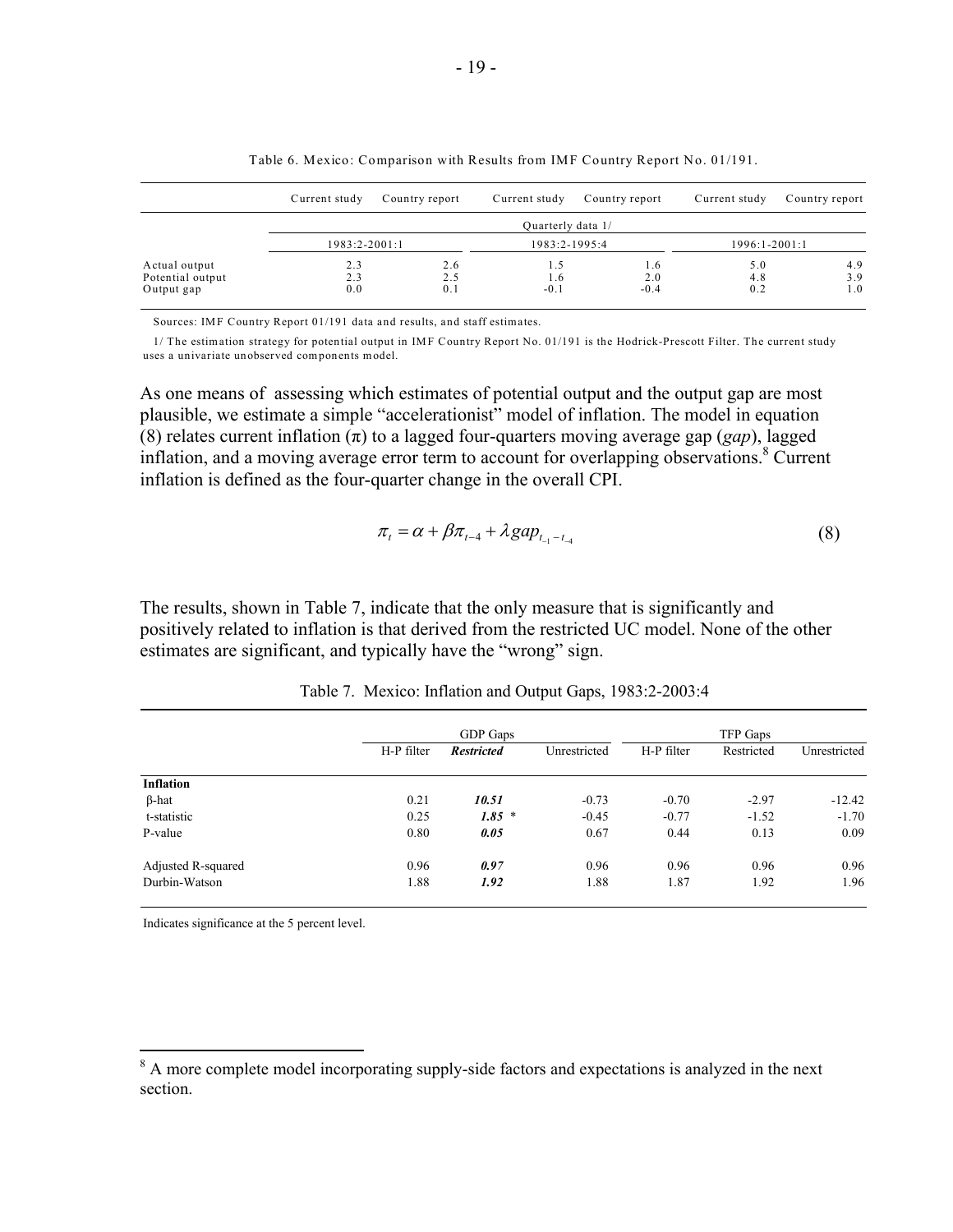

Figure 5. Mexico: HP and UC Trend Estimates of GDP and TFP, 1982-2003 (in log levels)

Sources: INEGI, and Fund staff estimates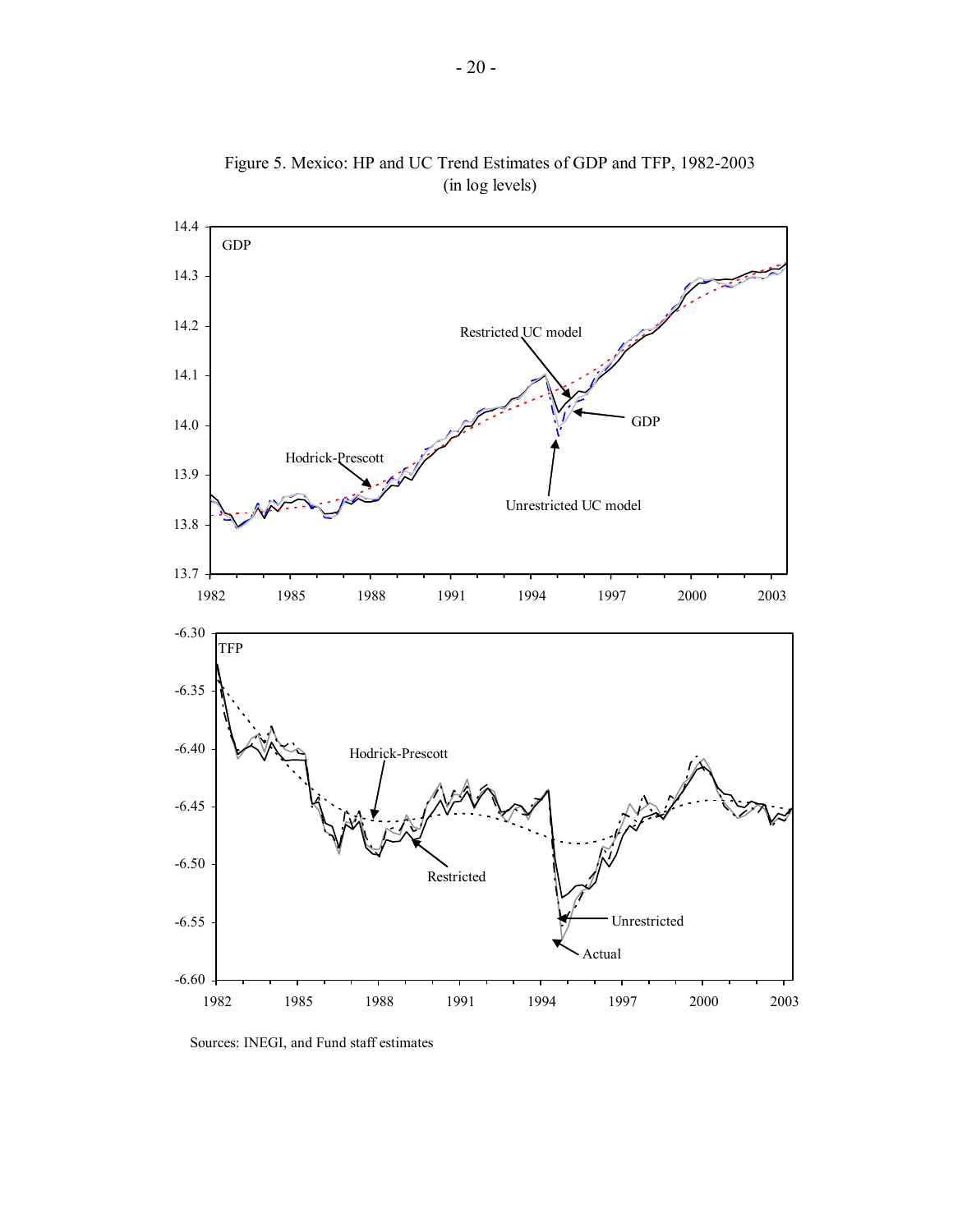

Figure 6. Mexico: HP and UC Estimates of Trend Output Growth, 1983-2003 (4-quarter change, in percent)

Sources: INEGI, and Fund staff estimates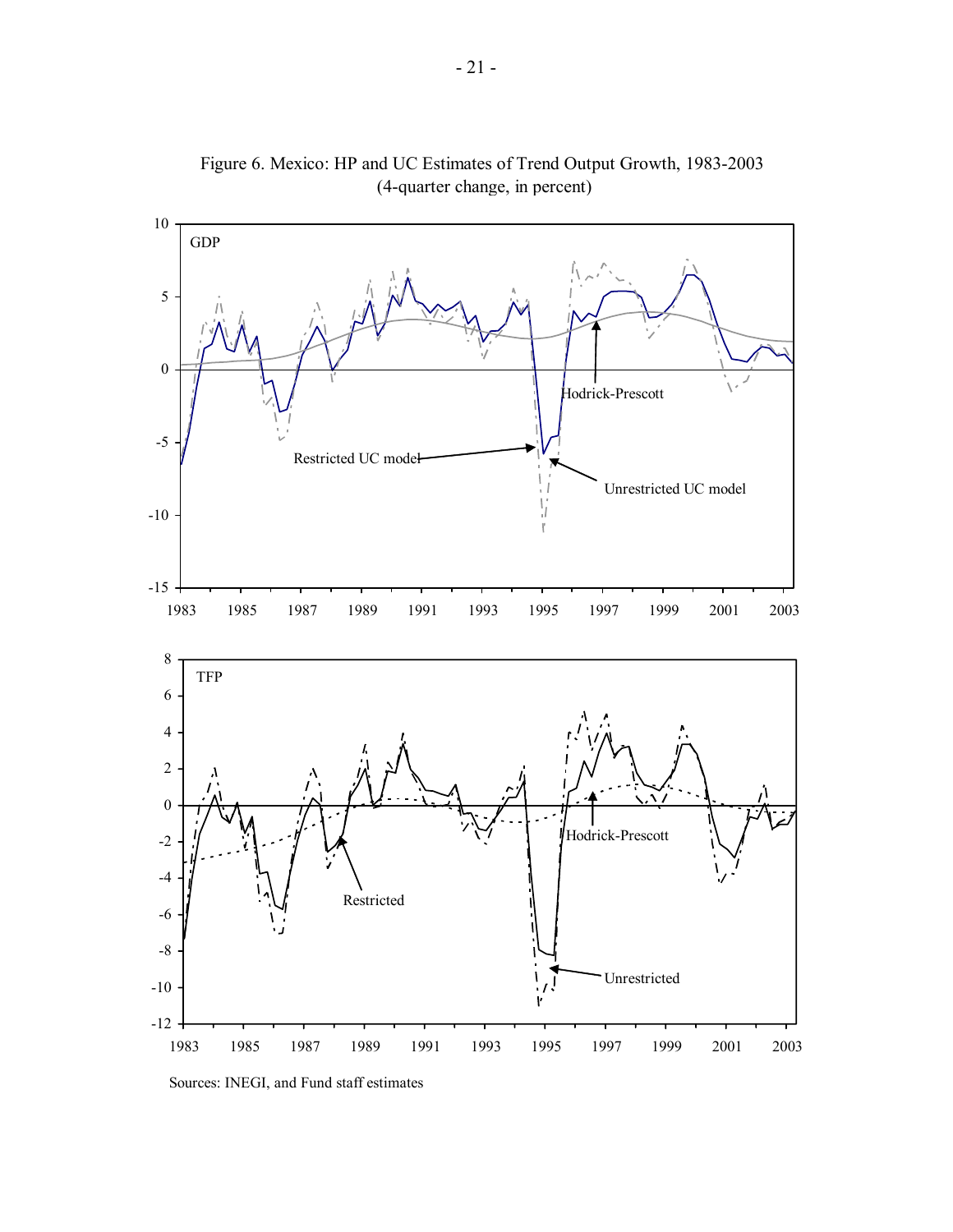

Figure 7. Mexico: HP and UC Estimates of GDP Output Gaps, 1982-2003 (in percent of potential output)

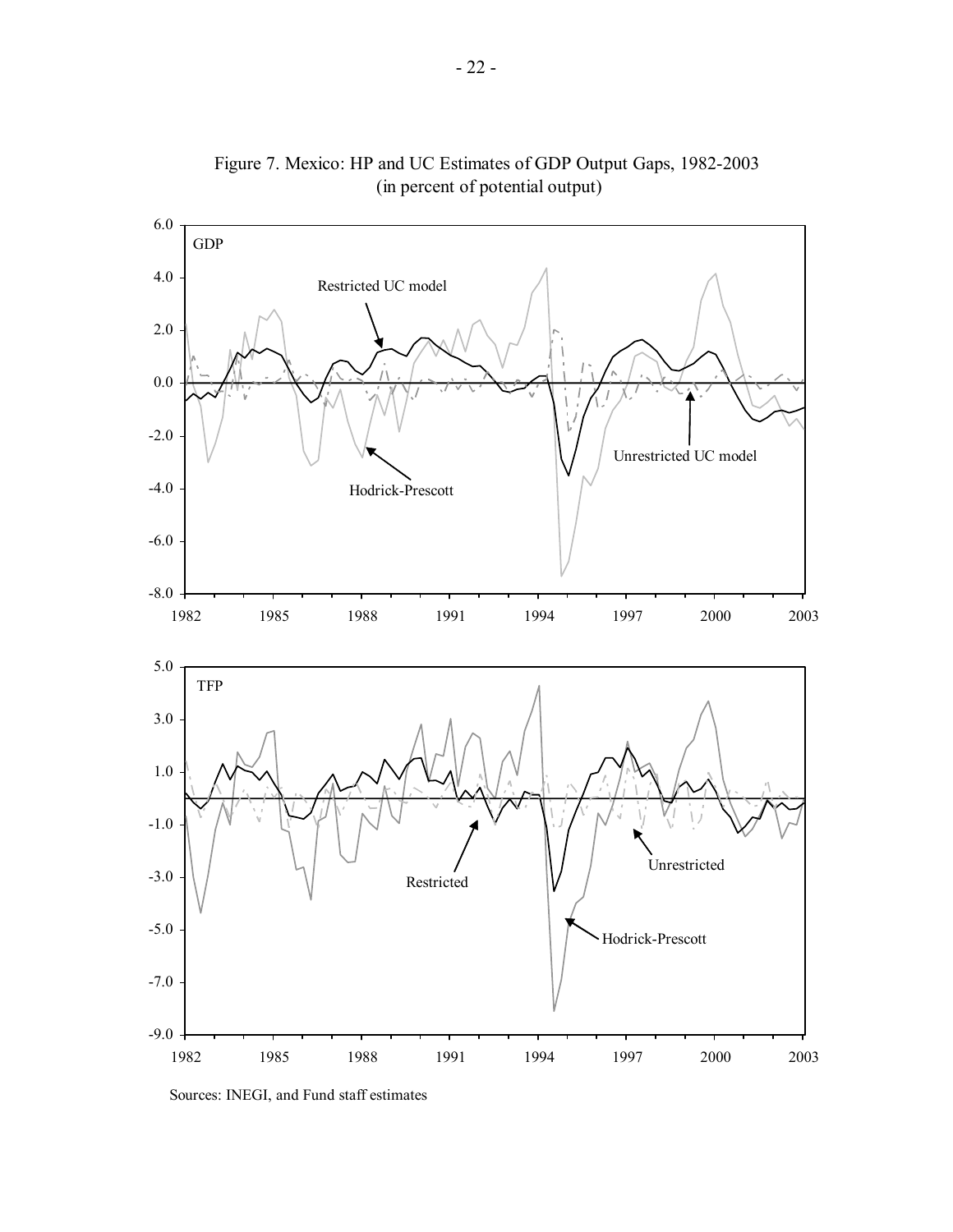#### **B. Estimating a Wage-Price Model for Mexico**

We use the restricted UC model to reestimate inflation model in IMF Country Report No. 04/250. The model analyzes the inflation process in terms of a two-equation model consisting of an expectations-augmented Phillips curve for wages and a mark-up equation for prices. It incorporates both backward- and forward-looking elements in the inflation process derived from the following two equations.  $9$  All variables are in logs, *w* stands for wages, *p* for the domestic price level,  $p^*$  for foreign export prices,  $y_{\text{gap}}$  for the output gap,  $\pi$  is inflation and *E* is the expectations operator.

$$
\Delta w_t = \theta E_{t-1} \pi_t + (1 - \theta) \pi_{t-1} + \phi y g a p_{t-1} \tag{9}
$$

$$
\pi_t = \alpha + \beta_1(L)\Delta w_t + \beta_2(L)(\Delta p^* - \pi_{t-1}) + \beta_3(L)\Delta y_{gap} + \beta_4(L)(\Delta admp - \pi_{t-1})
$$
\n(10)

We estimate wage dynamics and price inflation by ordinary least squares following a general-to-specific approach. To abstract from the noise in the inflation data following the financial crisis, the estimation period covers the period 1998:09–2003:12. Monthly GDP data and the corresponding gap estimates were generated as a linear interpolation of the quarterly series of actual and potential GDP. Wage growth is measured as the increase implied by contractual wage settlements; overall inflation and the change in foreign prices are measured as the 12-month log changes in the respective variable, while inflation expectations are the Bank of Mexico (BOM) survey measure of inflation expectations for the following 12 months. All parameters are expected to be positive. The overlapping observations in our measurement of the dependent variables induce moving-average processes in the residuals these are accounted for by explicitly introducing moving-average terms in the estimation process. The estimation results for the wage equation exhibit the expected properties. Table 8 shows that the weights on both forward and backward-looking inflation are about 50 percent. The fact that the coefficients on backward- and forward-looking inflation sum to roughly one is consistent with a vertical long-run Phillips curve—i.e., that there is no long-run trade off between activity and inflation.<sup>10</sup> The intercept term is positive and significant, proxying for the effect of productivity growth on real wage gains, while the output gap is highly significant.<sup>11</sup> The regressors explain most of the movements in contractual wages, with an adjusted R-squared of about 0.98. In addition, diagnostic tests indicate normality in the

<sup>&</sup>lt;sup>9</sup> See Chadha, Masson, and Meredith (1992) for a discussion of the rationale for including both forward- and backward-looking components of the inflation process.

<sup>&</sup>lt;sup>10</sup> This restriction easily passes a Wald test.

<sup>&</sup>lt;sup>11</sup> In IMF Country Report 04/250, the coefficient on the output gap of 0.13 was insignificant at the 5 percent level. This compares with an estimate of 0.06 in the current study. The latter estimate is significant at the 1 percent level.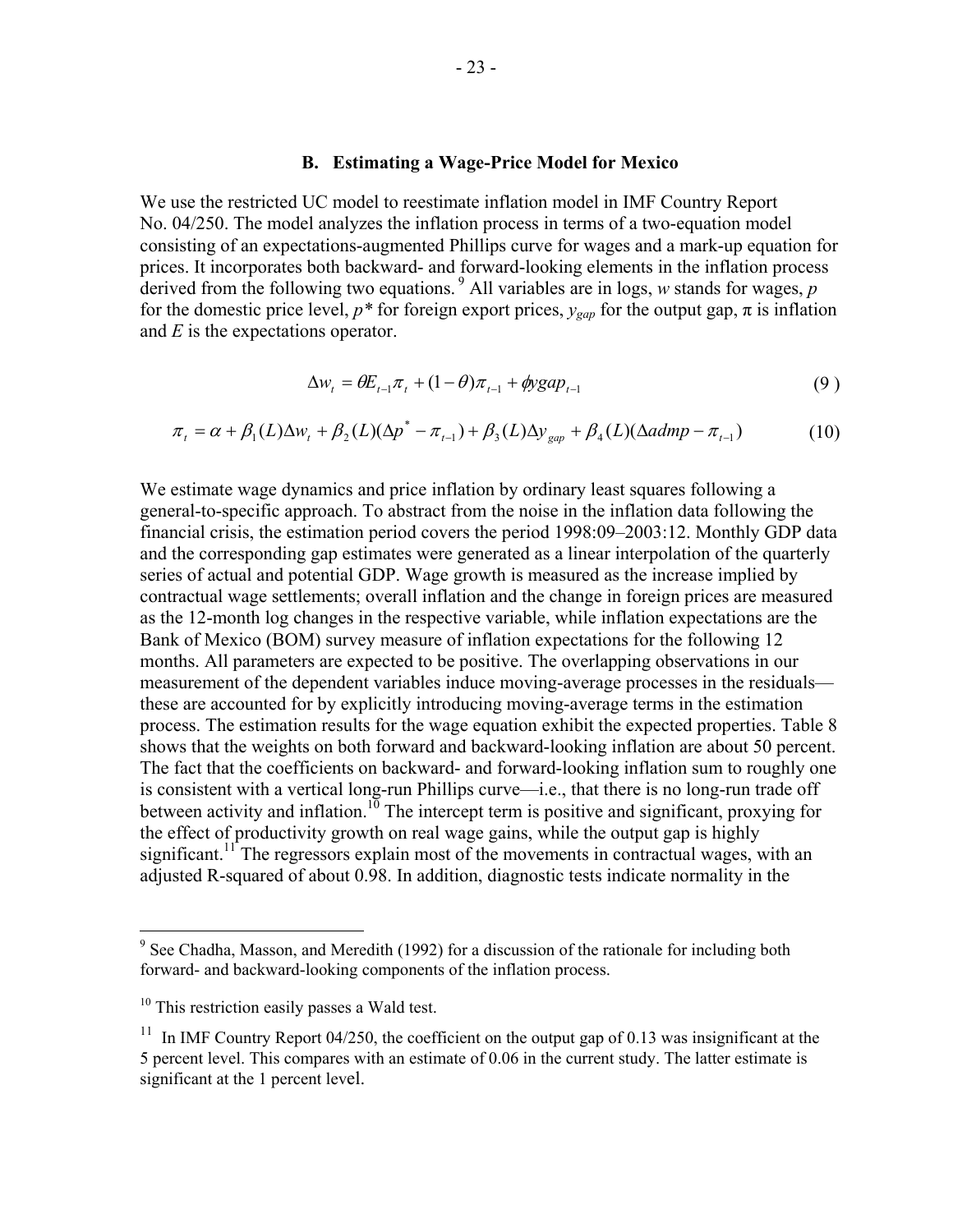residuals and allow rejection of the presence of heteroskedasticity and autocorrelation, respectively.

| Variable                                                 | Coefficient | T-Statistic | P-value  |
|----------------------------------------------------------|-------------|-------------|----------|
| Constant                                                 | 0.01        | 3.18        | $0.00*$  |
| Output $gap(-1)$                                         | 0.06        | 3.33        | $0.01$ * |
| Inflation expectations                                   | 0.51        | 5.01        | $0.00*$  |
| Lagged inflation                                         | 0.47        | 4.35        | $0.00*$  |
| Adjusted R-squared                                       | 0.98        |             | .        |
| Diagnostic tests                                         |             |             |          |
| Jarque Bera test for normality of the residuals          | 1.30        |             | 0.05     |
| Serial correlation First order-Durbin Watson             | 2.20        |             |          |
| Serial correlation: Higher order-Breusch-Godfrey LM Test | 5.49        |             | 0.01     |
| Homogeneity                                              |             |             |          |
| Wald F-Test                                              | 1.02        |             | 0.61     |
| Normalized restriction                                   | 0.03        | 1.03        |          |

Table 8. Mexico: Estimation Results for Wages, 1998:09-2004:05

Source: Staff estimates.

 $\overline{a}$ 

\* Significant at the 1 and 5 percent levels.

P-values give the probability that the null hypothesis is accepted.

The estimation results for the inflation equation are also as anticipated (Table 9). The restriction that the sum of the coefficients on wage growth is unity is easily accepted, consistent with dynamic homogeneity of the wage-price process. The change in the output gap also helps to explain inflation, presumably capturing cyclical changes in markups.<sup>12</sup> Foreign prices affect domestic inflation with a "passthrough" coefficient of about 0.073 (about 8 percent in nominal terms), suggesting an impact that is typical of other economies with trade shares similar to Mexico that have enjoyed an extended period of low and stable inflation. Changes in administered prices also have a significant impact. The overall fit of the equation is high, with an adjusted  $\mathbb{R}^2$  of 0.99.

 $12$  In IMF Country Report 04/250, potential output and the output gap were estimated by applying the Hodrick-Prescott filter to the monthly global economic activity index (IGAE) for Mexico obtained from *INEGI*. The coefficient on the change in the output gap of 0.09, compares with 0.02 in the current study. Both coefficients are significant in explaining inflation at the 1 percent level.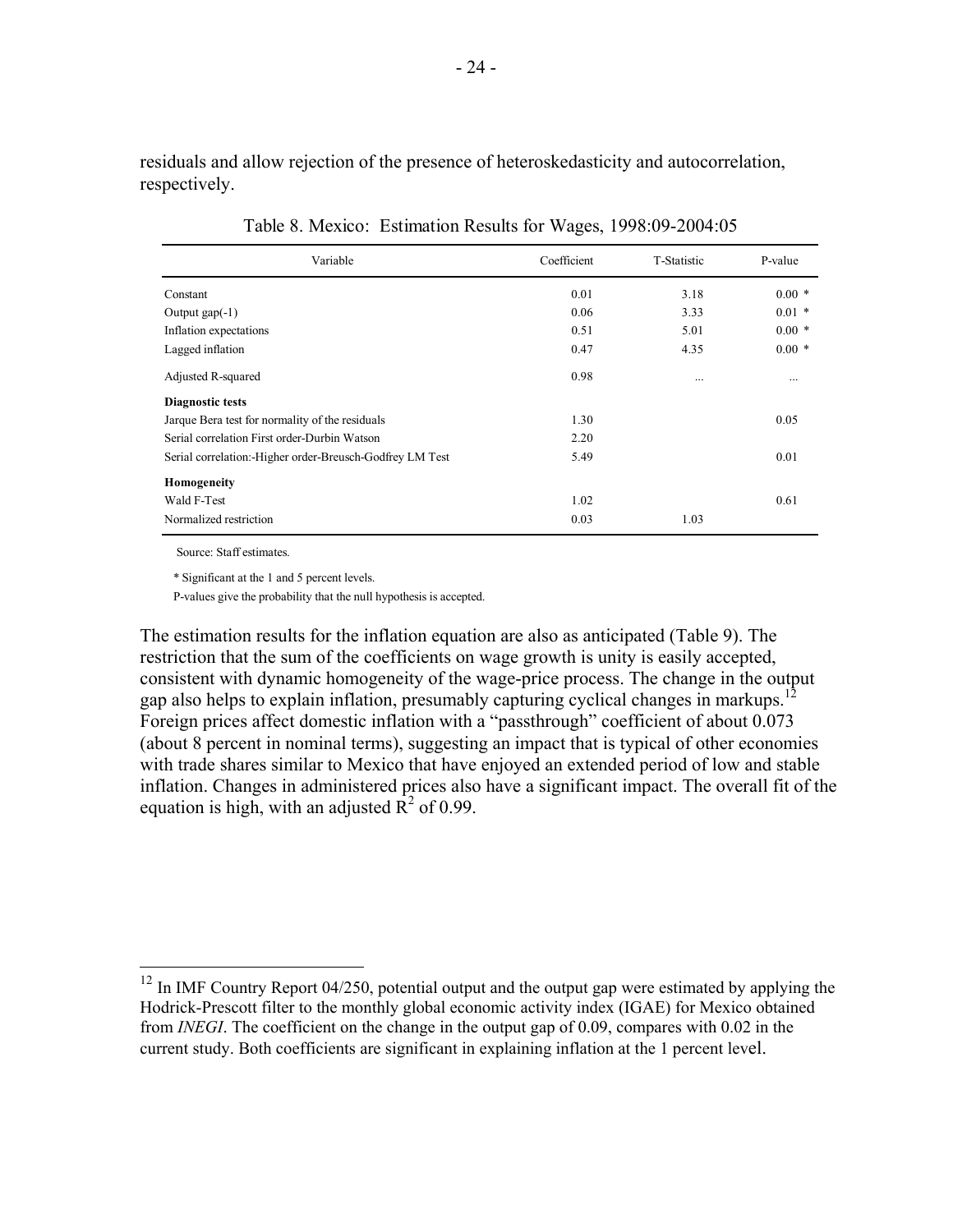| Variable                                                 | Coefficient | T-Statistic | P-value  |
|----------------------------------------------------------|-------------|-------------|----------|
| Constant                                                 | $-0.01$     | $-2.47$     | $0.02 *$ |
| Change in output gap                                     | 0.02        | 1.85        | $0.05*$  |
| Wages                                                    | 0.35        | 17.92       | $0.00*$  |
| Wages $(-1)$                                             | 0.31        | 19.72       | $0.00*$  |
| Wages $(-2)$                                             | 0.34        | 18.52       | $0.00*$  |
| Foreign prices (-1)                                      | 0.06        | 2.24        | $0.03 *$ |
| Admiistered prices (-1)                                  | 0.10        | 7.77        | $0.02$ * |
| MA(1)                                                    | 1.60        | 11.73       | $0.00*$  |
| MA(2)                                                    | 1.56        | 9.47        | $0.00*$  |
| MA(3)                                                    | 0.53        | 4.34        | $0.00*$  |
| <b>Adjusted R-squared</b>                                | 0.99        | $\cdots$    |          |
| <b>Diagnostic tests</b>                                  |             |             |          |
| Jarque Bera test for normality of the residuals          | 2.04        |             | 0.48     |
| Serial correlation First order-Durbin Watson             | 1.54        |             |          |
| Serial correlation: Higher order-Breusch-Godfrey LM Test | 7.93        |             | 0.00     |
| Homogeneity                                              |             |             |          |
| Wald F-Test                                              | 0.01        |             | 0.94     |
| Normalized restriction                                   | 0.00        | 0.07        |          |

Table 9. Mexico: Estimation Results for Inflation in Mexico, 1998:09-2004:05

Source: Staff estimates.

Significant at the 5 percent level.

P-values give the probability that the null hypothesis is accepted.

#### **VII. MEDIUM-TERM GROWTH PROJECTIONS**

The production function and associated growth accounting exercise discussed in section (C) provides a useful framework for discussing Mexico's medium-term growth potential (Table 10). Our medium-term projections assume that growth in the capital stock is consistent with keeping the capital-output ratio constant at 1.5. As a result, the capital contribution is higher as we move from a low to a higher growth scenario because more investment is needed to maintain the fixed capital-ratio with faster growth. The labor force grows by 2.4 percent. A baseline scenario assuming trend TFP growth at 0.3 percent. The latter is above the average pace since 1980, but below that in the 1960s and 1970s. It is also below the 0.7 percent rate experienced in1996–2003, based on the assumption that growth was temporarily boosted by the effects of NAFTA and other structural reforms. We derive potential output as the sum of trend TFP and the contributions of the capital and labor inputs. Based on these assumptions, projected GDP would grow at an average rate of 3.2 percent during 2005–09, while potential output grows by 2.9 percent. The difference reflects the unwinding of the output gap that is estimated to exist in 2004.

The alternative "high" scenario shows the TFP growth that would be needed to support GDP growth of 4.5 percent—about 2 percentage points higher than actual growth over 1999-2003 and close to the growth rate experienced in 2004 as the economy recovered. The implied trend TFP growth rate of 1¼ percent may appear optimistic given the historical experience. However, it could be plausible if the significant reforms and restructuring that have already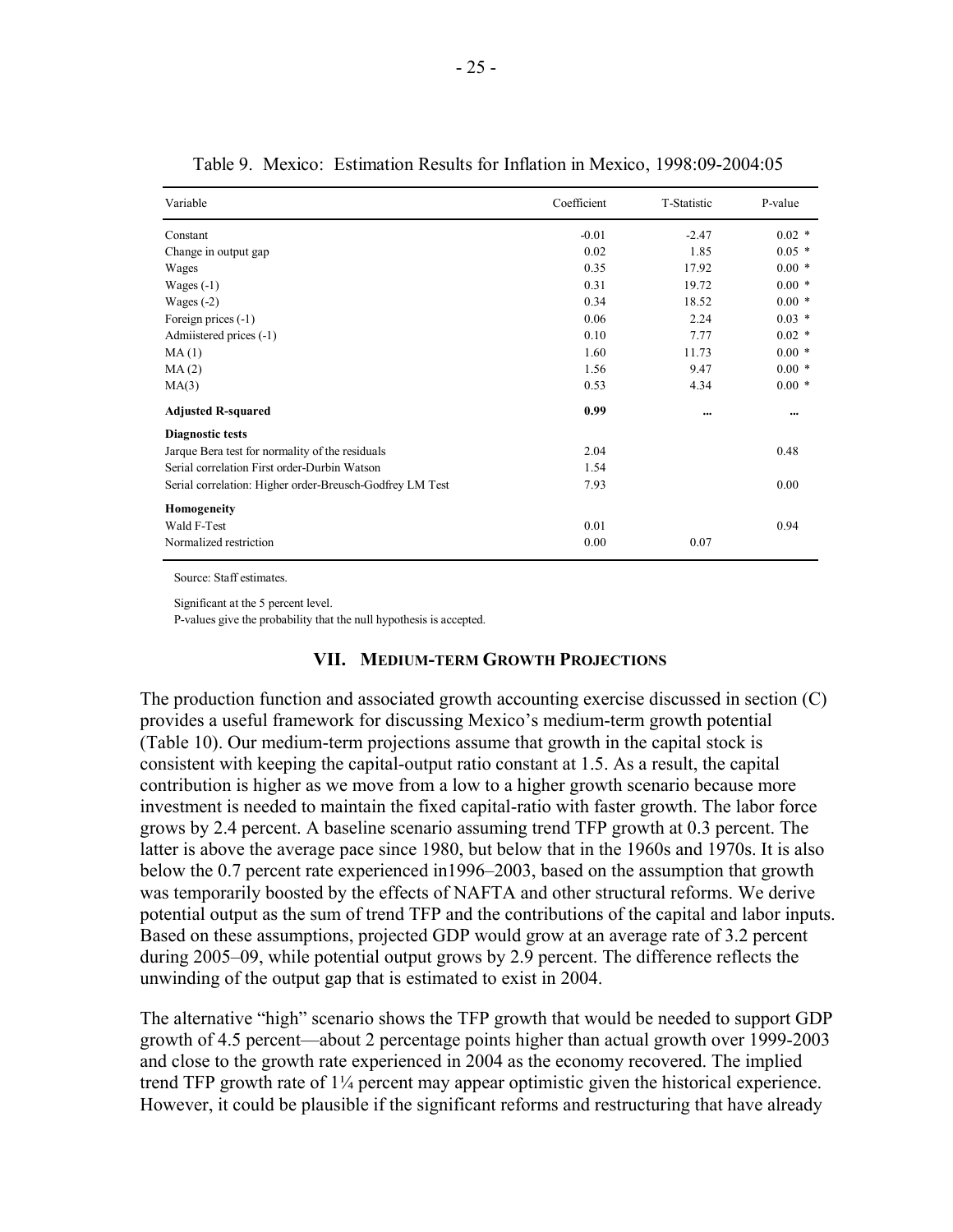taken place in the financial sector lead to significantly higher levels of intermediation and real private investment, and other key reforms are implemented. The "low" scenario extrapolates the experience over the entire period from 1980–2003 of declining TFP, resulting in GDP growth of just over 2 percent. Of course, future developments will depend importantly on progress with structural reforms. But the difficult political environment for advancing reforms underscores the need for caution.

The assessment in the paper suggests that looking ahead, there are benefits to be gained from further structural reforms to increase investment and enhance TFP. For instance, a target of 5 percent growth over the medium to long term, assuming depreciation of capital stock of 10 percent, would imply that the minimum gross rate of investment needed for sustained growth would be 22.2 percent of GDP. Similarly, a 6.5 percent target would require an investment ratio of 24.5 percent of GDP. In contrast, the actual rate of investment has averaged 18.5 percent since 1985.

|                                             | Low scenario | Baseline | High scenario |  |  |
|---------------------------------------------|--------------|----------|---------------|--|--|
| <b>Real GDP</b> growth                      | 2.1          | 3.2      | $4.5^{\circ}$ |  |  |
| Factor contributions (in percentage points) |              |          |               |  |  |
| Capital                                     | 0.8          | 1.1      | 1.5           |  |  |
| Labor                                       | 1.5          | 1.5      | 1.5           |  |  |
| <b>TFP</b>                                  | $-0.2$       | 0.6      | 1.5           |  |  |
| <b>Memorandum</b> items:                    |              |          |               |  |  |
| Potential GDP growth                        | 1.8          | 2.9      | 4.2           |  |  |
| Trend TFP                                   | $-0.5$       | 0.3      | 1.2           |  |  |

Table 10. Mexico: Alternative Medium-Term Growth Projections, 2005-09

Source: IMF staff estimates.

#### **VIII. CONCLUSIONS**

Mexico recorded remarkable growth between 1960–1979. After the 1982 debt crisis, however, there was a dramatic slowdown in the rate of output and TFP growth. Structural reforms in the late 1980s and 1990s provided some impetus for a recovery in TFP growth, but this has been relatively modest in relation to the structural reforms that were implemented. Looking ahead, the implementation of the authorities' structural reform agenda in the energy, tax, labor market, and telecommunication areas would be crucial to raising investment rates. Capital formation, spurred by the reforms of the energy sector in Mexico, could provide the impetus that is needed to boost investment. Similarly, reform of the labor markets would be crucial to acceleration of growth over the medium term. One area where reforms have taken place is in the financial sector, and these may now begin to pay off in terms of faster growth. But the difficult political environment for advancing broader reforms underscores the need for caution in constructing medium-term forecasts.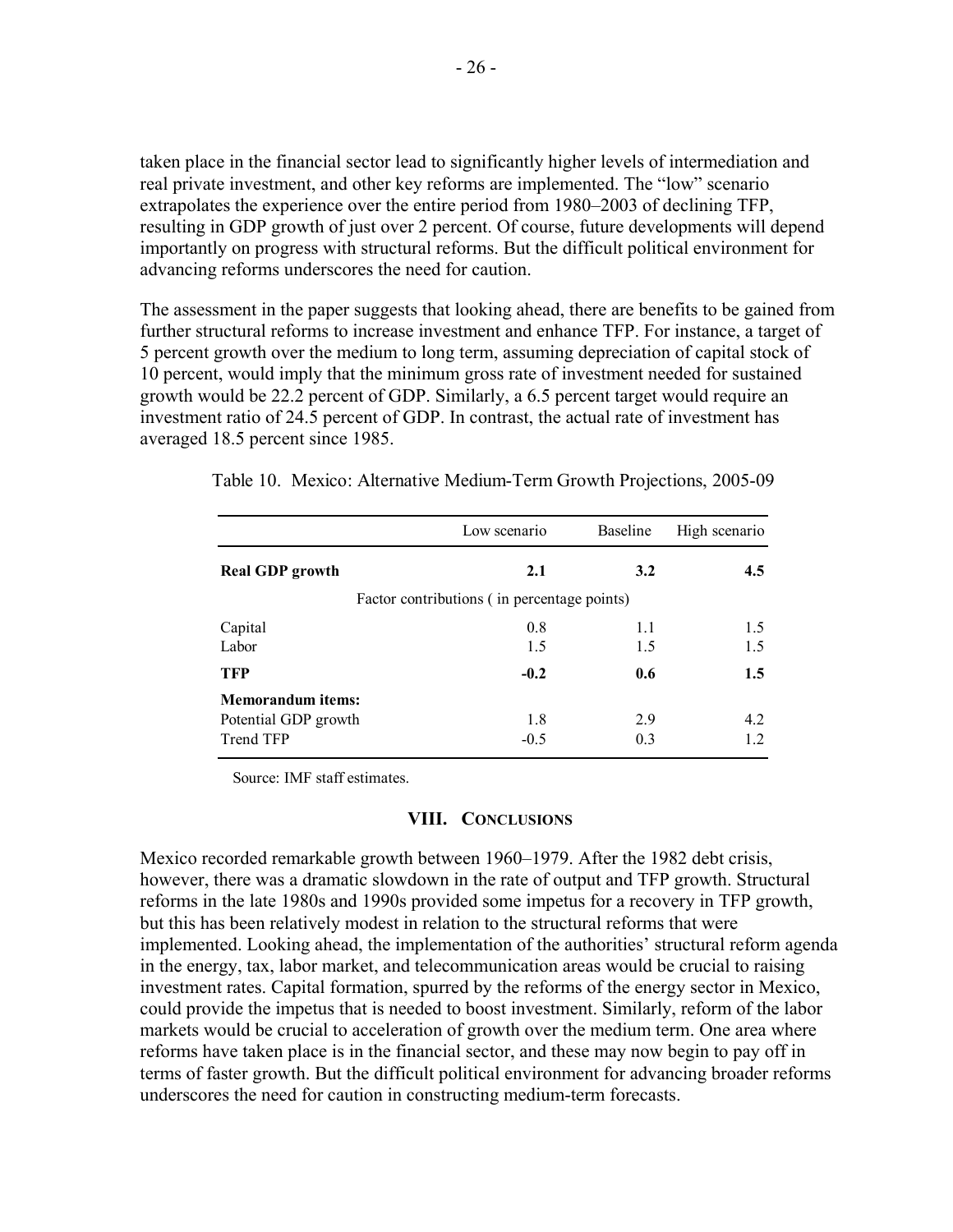The second part of the paper estimated potential output and output gaps using various versions of the univariate UC model in which we let the data "speak" by just using the time series properties of the actual output data. The estimates of trend output growth are also broadly similar in the restricted and unrestricted UC models, averaging about 0.57 percent quarterly, or 2.3 percent annually for this period. The innovations in the trend process are at least twice as large in the unrestricted model as in the restricted model. This implies that a greater proportion of the variance in output is explained by the cycle under the restricted model, and the period of the cycle is also longer. The analysis suggests that the gap measure that explains inflation best is derived from the estimation of the restricted UC model. The results of our estimation of the wage and price equations confirm the significance of gaps in the inflation process.

The paper also presents medium-term paths for GDP based on alternative productivity growth rates and investment levels. Assuming some fading of the effects of NAFTA and structural reforms, but still positive TFP growth, real GDP would grow at slightly over 3 percent a year over the medium term. If TFP reverted to the post-1980s experience, annual output growth would fall to just over 2 percent, while an acceleration in TFP growth (spurred, for example, by recent financial reforms) could allow GDP to grow by about 4 percent a year. In terms of investment, a target of 5 percent a year growth over the medium to long term, assuming depreciation of capital stock of 10 percent a year would imply that the investment rate needed for sustained growth would be 22.2 percent of GDP. Similarly, a 6.5 percent growth target would require an investment ratio of 24.5 percent of GDP. In contrast, the actual rate of investment has averaged 18.5 percent of GDP since 1985.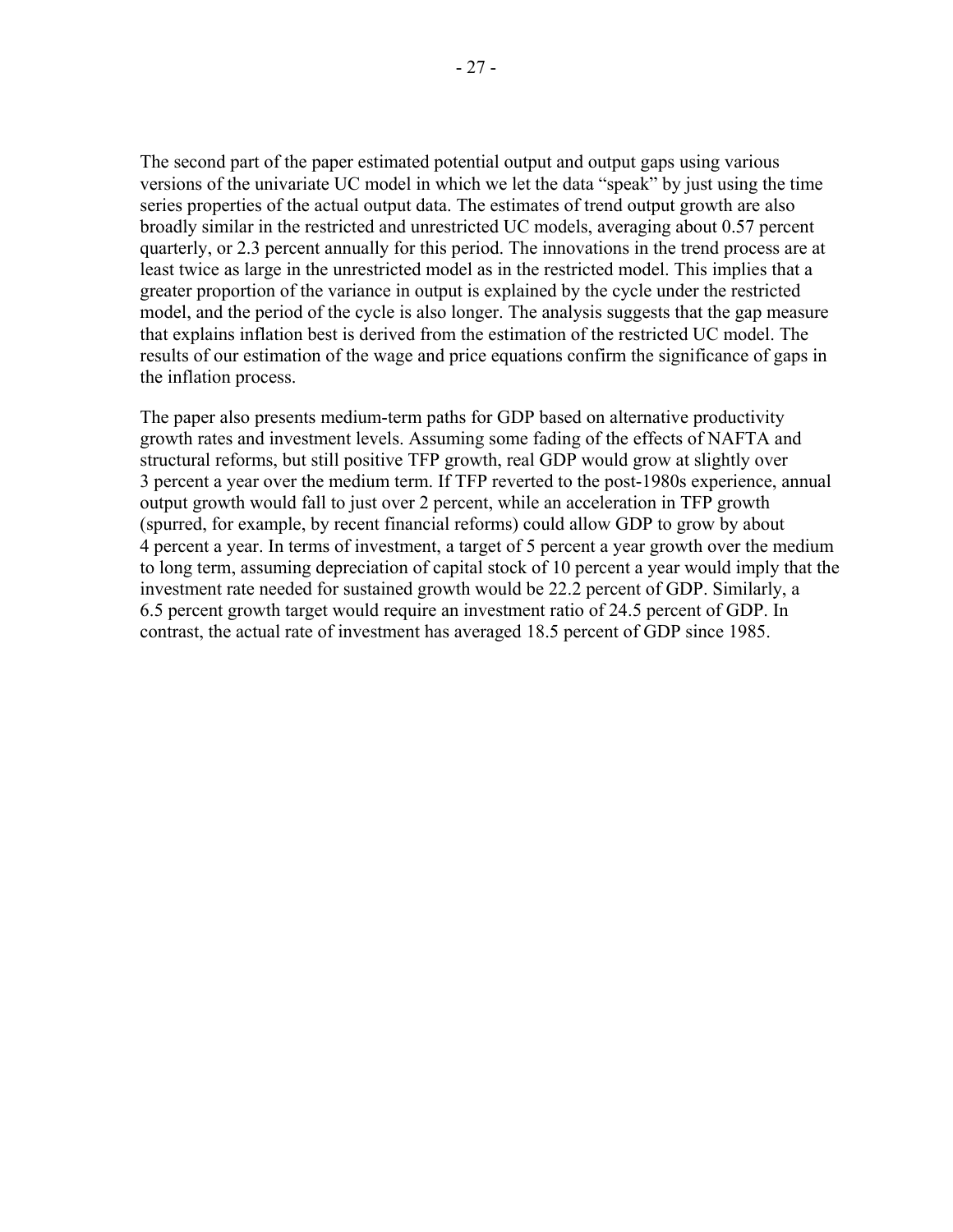#### **References**

- Benes, J., and P. N'diaye, 2001, "A Multivariate Filter for Measuring Potential Output and the NAIRU: Application to the Czech Economy," IMF Working Paper No. 04/45 (Washingon: International Monetary Fund).
- Bergoeing, R., P. Kehoe, T. Kehoe, and R. Soto, 2002, "A Decade Lost and Found: Mexico and Chile in the 1980s," *Review of Economic Dynamics*, Vol. 5, No. 1, pp. 166–205.
- Blaquez, J., and J. Santiso, 2004, "Mexico: Is it an Ex-Emerging Market?" *Journal of Latin American Studies*, Vol. 36, pp. 297–318.
- Bosworth, B., 1998, "Productivity Growth in Mexico," Background Paper prepared for a World Bank Project on Productivity Growth in Mexico, *Mexico: Enhancing Factor Productivity Growth, Report No. 17392-ME, Country Economic Memorandum,*  August, 1998*.*
- Chadha, B., P. Masson, G. Meredith, "Models of Inflation and the Costs of Disinflation," *Staff Papers,* International Monetary Fund, Vol. 39, pp. 395–431.
- Cesar, C., P. Fajnzylber, and N. Loayza, 2002, "Economic Growth in Latin America and the Caribbean," (Washington: World Bank).
- Clark, P.K., 1987, "The Cyclical Component of U.S. Economic Activity," *Quarterly Journal of Economics*, Vol. 102, pp. 797–814.
- Corrado, C., and L. Slifman, 1999, "Decomposition of Productivity and Unit Costs," *American Economic Review (Papers and Proceedings)*, No. 89 (May), pp. 328–32.
- Easterly, W., and N. Loayza, 1997, "Has Latin America's Growth Been Disappointing" *Journal of International Economics*, Vol. 43 (December), pp. \_\_\_\_.
- Elias, Victor J., 1992, *Sources of Growth* (San Francisco: International Center for Economic Growth).
- Friedman, M., 1964, "Monetary Studies of the National Bureau," The National Bureau enters its 45th year, 44th Annual Report, pp 7–25; reprinted (1969) *The Optimum Quantity of Money and Other Essays*, by Milton Friedman, Chapter 12, pp. 261–84, (Chicago: Aldine).
- ——— 1993, "The 'Plucking Model' of Business Fluctuations Revisited," *Economic Inquiry*, April, pp. 171–77.
- Gerlach, S., and F. Smets, 1999, "Output Gaps and Monetary Policy in the EMU Area," *European Economic Review*, Vol. 43, pp. 801–812.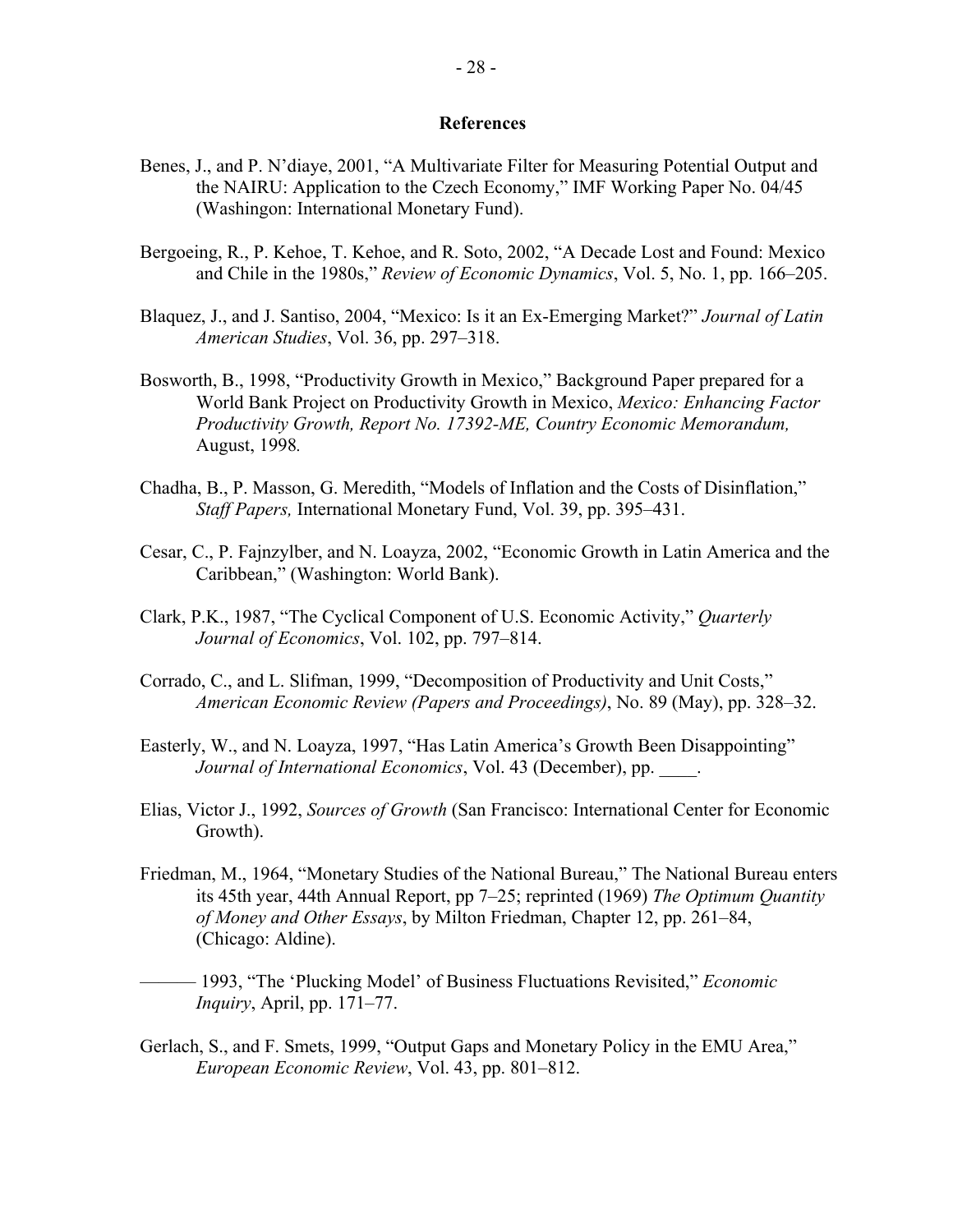- Gordon, R., 2000, "Does the 'new economy' measure up to the great inventions of the past?," *Journal of Economic Perspectives*, Vol. 4, no.14, Fall, pp. 49–74.
- Hamilton, J. D., 1989. "A New Approach to the Economic Analysis of Nonstationary Time Series and the Business Cycle," *Econometrica*, no 57, pp. 357–84.

- Hansen, B E., 2001, "The New Econometrics of Structural Change: Dating Breaks in US Labor Productivity," *Journal of Economic Perspectives*, No. 15, Fall, pp. 117–28.
- Harvey, A. C., 1990, *Forecasting, Structural Time Series Models and the Kalman Filter*. Cambridge University Press.
- Harvey, A. C., and A. Jaeger, 1993, "Detrending, Stylized Facts and the Business Cycle," *Journal of Applied Econometrics*, Vol.8, pp. 231–247.
- Hodrick, R.J., and E.C. Prescott, 1997, "Postwar U.S. Business Cycles: An Empirical Investigation," *Journal of Money, Credit and Banking*, Vol. 29(1), pp. 1–16.
- IMF Country Report No. 01/191, *Mexico: Selected Issues,* October 2001.
- IMF Country Report No. 04/250, *Mexico: Selected Issues,* August 2004.
- Kim, C.J., and C. Murray, 2002, "Permanent and Transitory Components of Recessions," *Empirical Economics*, No. 27, pp 163–83.
- Kim, C.J., and C.R. Nelson, 1999, *State-Space Models with Regime Switching,* MIT Press.
- Kim, C.J., and C. R. Nelson, 1999, "Friedman's plucking model of business fluctuations: tests and estimates of permanent and transitory components", *Journal of Money, Credit and Banking*, Vol. 31: Part 1, pp 317–34.
- Kose, M.A., G. Meredith, C. Towe, 2004, "How Has NAFTA Affected the Mexican Economy? Review and Evidence," *IMF Working Paper*, WP/04/59.
- Kuttner, K.N., 1999, "A Time-Series Approach to Potential Output," *Manuscript, Federal Reserve Bank of New York*.
- Kuttner, K.N., 1994, "Estimating Potential Output as a Latent Variable," *Journal of Business and Economic Statistics*, Vol. 12(3), pp. 361–368.
- Laxton, D., and R. Tetlow, 1992, "A Simple Multivariate Filter for the Measurement of Potential Output," *Bank of Canada Technical Report*, No. 59.

<sup>——— 1994,</sup> *Time Series Econometrics*, Princeton University Press.